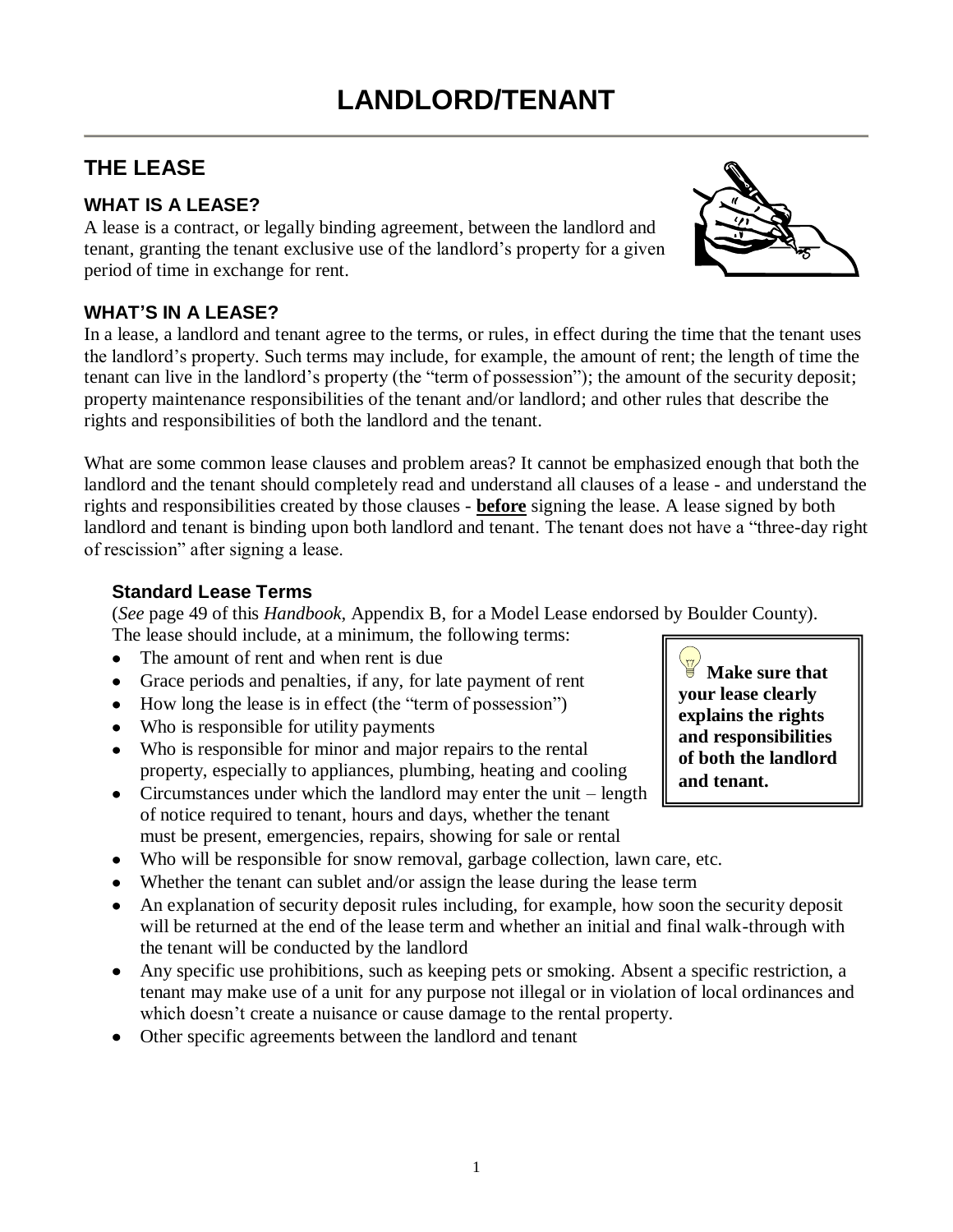#### **Joint and Several Liability**

 Most leases create "joint and several liability" between co-tenants, meaning that when more than one tenant signs a lease, each tenant is individually responsible for all of the conditions and responsibilities of the lease. For example, a landlord can demand the entire rent amount from any one tenant if that tenant's roommate moves out without paying rent.

**Example: Tenants Troy and Todd enter into a lease with Leticia Landlord. Todd punches a hole in the wall and skips town without paying his share of the rent. Because their lease states that they are "jointly and severally liable", Troy - as well as Todd - is responsible for paying to have the damage repaired, as well as for the entire amount of the rent owed to Leticia Landlord.**

#### **Attorney Fees**

 The prevailing party in an eviction or any other legal action brought under the Forcible Entry and Detainer Statute is entitled to recover damages, reasonable attorney fees and costs. **However, neither neither a landlord nor a tenant may recover attorney fees unless the lease contains a clause allowing for the award of reasonable attorney fees to either party.** (*See* C.R.S. §3- 40-123).

#### **Privacy**

 While not required by statute, reasonable notice by the landlord for access to the rental property should be addressed in the lease. A commonly used privacy clause allows a landlord access to the rental property at reasonable times and with reasonable notice to the tenant to make necessary repairs or reasonable inspections. Additionally, a landlord has the right to enter a rental unit without notice in emergencies. (An example of an emergency might be an apartment flooding after the hot water heater breaks.) **If a lease does not include a written clause specifying when the landlord can enter a rental property, a tenant has exclusive use of the property** and does not have to allow the landlord access. However, if a tenant refuses to allow the landlord entry, the tenant assumes all liability for damages and repairs to the rental unit, as well as consequential damage to other units.

**Tip for Landlords: Both a credit check and background check can be helpful when deciding on a prospective tenant. Be aware, however, that if you require one prospective tenant to provide the information necessary to perform a background and credit check, you must require the same information from all prospective tenants. Contact the resources below for more information on obtaining these records.** 

**TransUnion: 1-800-888-4213, [www.transunion.com](http://www.transunion.com/) Colorado Bureau of Investigation Experian: 1-888-397-3742, [www.experian.com](http://www.experian.com/) www.cbirecordscheck.com Equifax: 1-800-685-1111, [www.equifax.com](http://www.equifax.com/) www.cocourts.com**

**CREDIT CHECK: CRIMINAL BACKGROUND CHECK:**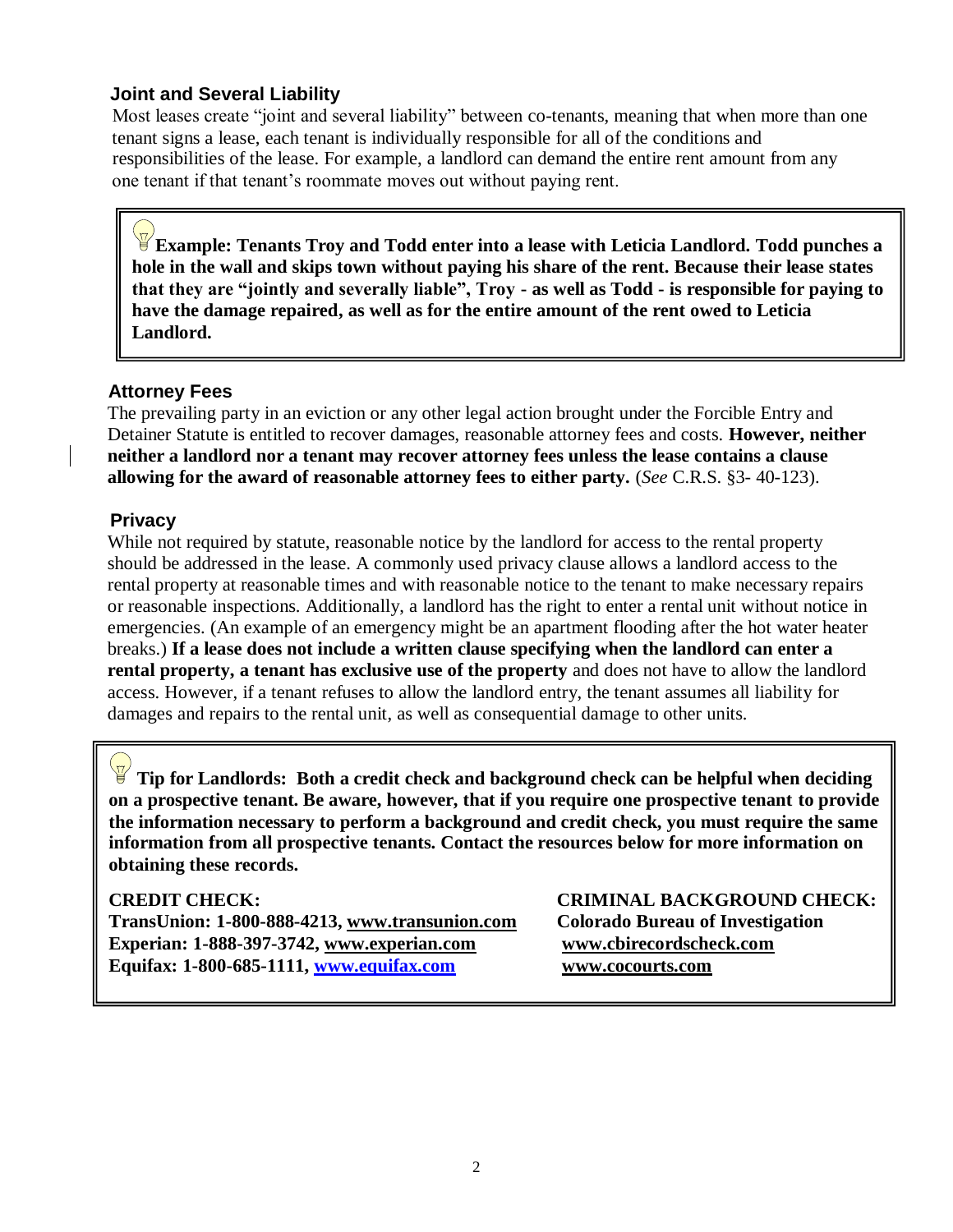#### **Insurance**

Neither the State of Colorado nor the City of Longmont require a landlord to compensate a tenant for damage to that tenant's personal property. If the lease does not contain a clause requiring the landlord to compensate the tenant for damage to a tenant's personal property, the tenant may wish to purchase renter's insurance. Renter's insurance is usually very affordable and may cover not only damage to personal property, but theft and other types of property loss, including to the rental unit.

### **Security Deposit**

Also called a damage deposit, a security deposit is a tenant's advance payment of money to the landlord to secure against future lease violations by the tenant, including nonpayment of rent and property damage beyond ordinary wear and tear. The amount of the security deposit should be written into the lease. (*See* page 19 of this *Handbook* for more information about security deposits). (*See* C.R.S. §§38-12-101 thru 104).

#### **Subleases and Assignments**

A lease may allow, or may specifically prohibit, subleasing and/or assignments. Subleases and assignments can happen only with a landlord's permission, which should always be in writing for the protection of all parties. If a lease does not address subleasing and/or assignment, a landlord cannot unreasonably withhold consent.

#### **Subleases**

A sublease is a secondary lease between the original tenant and a new tenant. With a sublease, the original tenant remains responsible to the landlord if the secondary tenant defaults on rent payments, causes property damage or violates other lease provisions. The rental term of a sublease may be shorter than the original lease term. For example, a tenant with a lease term of one year, from January through December, might sublease an apartment for June through August while out of town, but then return to complete the lease term from September through December. Under Colorado case law, unless the lease prohibits subleasing, a landlord may not unreasonably withhold permission to sublet.

**Sublease Example: Teresa Tenant and Larry Landlord enter into a lease for one year, but three months into the rental period Teresa needs to move because she gets a job in California. Teresa"s friend Sarah Subleaser would like to rent the apartment. The lease permits subleasing and Larry agrees to allow Teresa and Sarah to enter into a sublease. Sarah doesn"t pay any rent and Larry evicts her. Both Teresa and Sarah are legally responsible for the unpaid rent because Teresa"s lease with Larry remains in effect, though she has a secondary lease with Sarah.**

#### **Assignments**

An assignment is legal transfer to a third party of a tenant's right to possession of a rental property for a specific time frame. In an assignment, the third party assumes all responsibility for payment of rent to the landlord and the original tenant is released from further liability under the lease.

**Assignment Example: Teresa Tenant and Larry Landlord enter into a lease for one year, but three months into the rental period Teresa needs to move because she gets a job in California. Teresa"s friend Angie Assignee would like to rent the apartment. The lease permits assignment and Larry agrees to allow an assignment to Angie. Teresa assigns her lease to Angie, which then becomes a lease between Angie and Larry. Once the lease is assigned, Teresa is released from lease obligations (like rent) and benefits (like being able to live in the rental property). When Larry wants to collect unpaid rent, he can only demand payment from Angie, not Teresa.**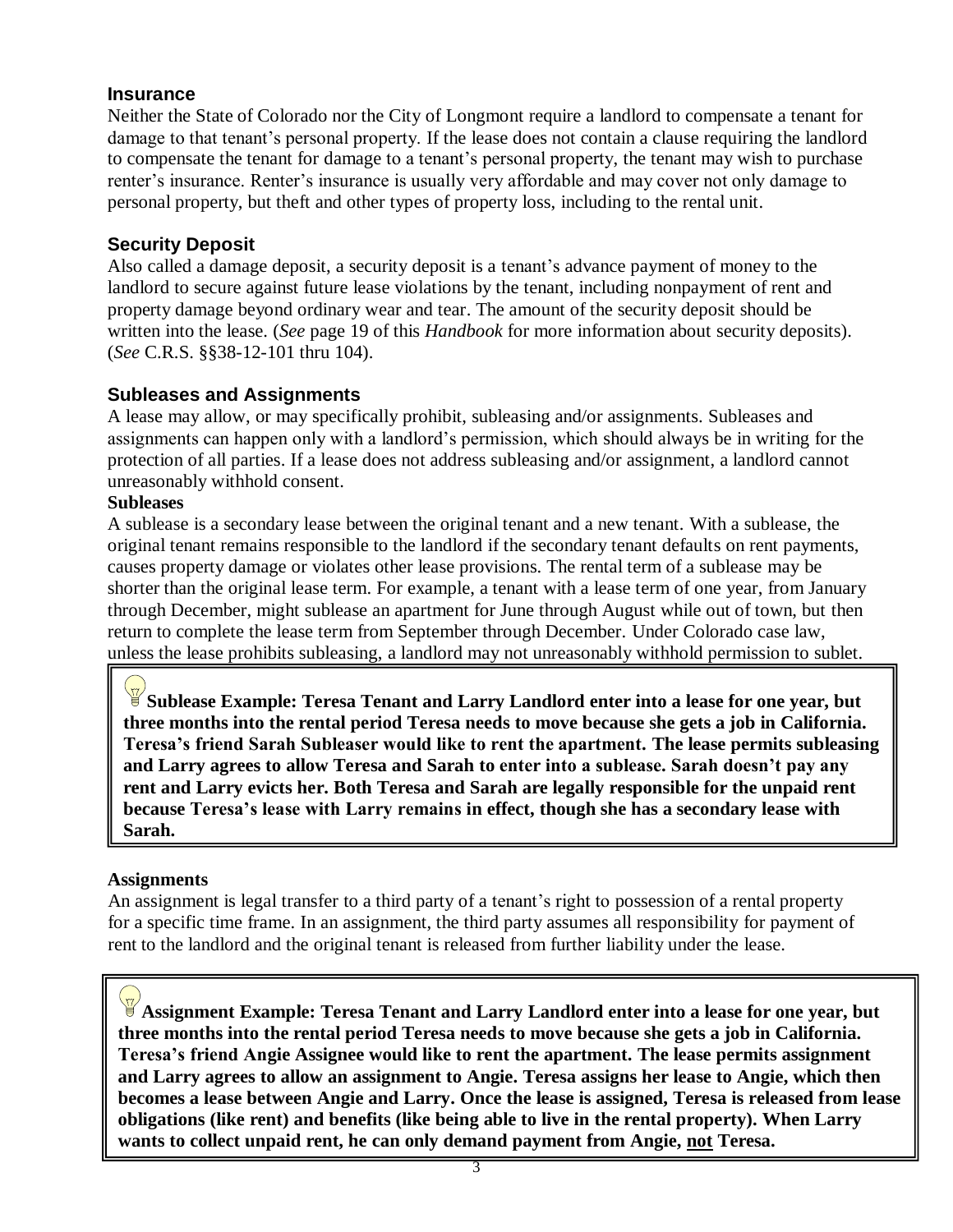# **UNENFORCEABLE CLAUSES**

Leases sometimes contain clauses that are contrary to Colorado law and cannot be enforced in court. These clauses should be identified and eliminated before a lease is signed. If any party has a question concerning the enforceability of a lease term, seek legal advice. Some examples of unenforceable clauses are:

- $\bullet$ Requiring a tenant to waive the right to the return of the security deposit
- Waiving a landlord's responsibility for acts of gross negligence  $\bullet$
- Requiring a tenant who has been called into military service before the end of a lease term to pay  $\bullet$ for the remainder of rent due for their entire lease term. (*See* Federal Soldiers and Sailors Civil Relief Act (50 U.S.C. App. §534).
- Requiring a tenant to waive the covenant of quiet enjoyment of the premises
- Requiring a tenant to waive the warranty of habitability of the premises. (*See* C.R.S. §38-12- 503).
- Allowing the landlord to forcibly remove a tenant and the tenant's personal property without going through the eviction process as required by Colorado law. (*See* C.R.S. §§13-40-101 thru 123).
- Tenant consent to eviction for non-payment of rent, or for any other reason, without a  $\bullet$ 3-day Notice as required by Colorado statute. (*See* C.R.S. §§13-40-01 thru 123).

# **TYPES OF LEASES**

#### **Term Lease**

If a lease is for a specified period of time (*i.e.*, a year or two years) or has a definite ending date, it is a "term lease," also known as a "definite term" lease. Under a term lease, the landlord is obligated to rent a specified rental property to the tenant for the specified period of time and a specified amount of rent, and under all other terms of the lease. The tenant is obligated to pay the rent and fulfill all lease conditions during that specified period of time. When the lease expires the tenant must either renegotiate a new lease or stay on as a month-to-month rental, but only with the landlord's express consent. **Neither the landlord nor the tenant needs to give notice of termination at the end of a term lease unless the lease requires such notice.** (For information about termination of the lease by either party before the end of the term, *see* page 8 of this *Handbook,* Termination of the Lease).

#### **Month-to-Month Lease**

A month-to-month lease is a rental agreement for a one month period that is renewed automatically each month until properly terminated by either party. When a landlord and a tenant have not executed a written lease and rental payments are made monthly, a month-to-month lease is implied by law. A month-to-month tenancy is usually created when a tenant moves into a property and pays rent without signing a lease. It may also be created when an expired written lease is not renewed but the tenant remains in the property as a "holdover," with the landlord's consent. In such a case, if the written lease contains a clause stating that all lease provisions continue to apply after the written lease expires and the tenant stays on with a month-to-month lease, then the rights and responsibilities of each party, as defined by the expired written lease, remain in effect.

With any month-to-month lease, the landlord can raise the rent, change or terminate the agreement at the end of each month, with proper written notice to the tenant. The tenant, likewise, can terminate the lease at the end of the month with proper written notice to the landlord. **Proper notice for both landlord and tenant must be written and received by the other party at least ten days before the last day of the rental month**. (*See* C.R.S. § 13-40-107). However, a written month-to-month lease may specify a longer notice period, for example, 30 days or 60 days before the end of the lease term.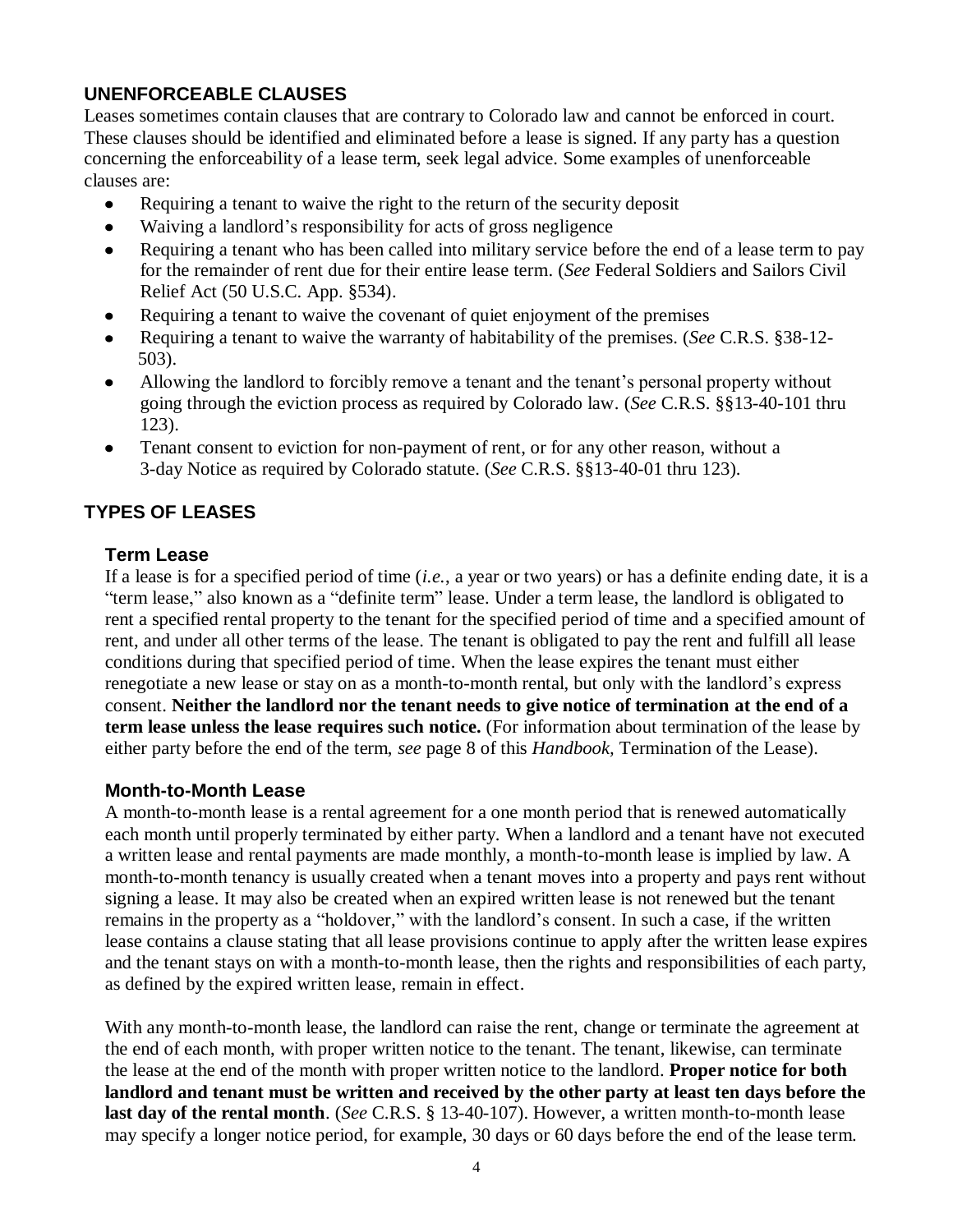(For information about termination of the lease by either party before the end of the term, *see* page 11 of this *Handbook,* Termination of the Lease.)

# **Tips to Follow When Entering into a Lease**

- **Read the lease carefully and understand all the terms before you sign it. Once the landlord and tenant have both signed the lease they are both bound by it. Many people mistakenly believe they have a three-day right of rescission. THERE IS NO RIGHT TO BACK OUT OF A LEASE, ONCE IT IS SIGNED BY BOTH PARTIES,**
- **Be sure all arrangements, agreements, responsibilities, and obligations are in writing and signed by both parties. Ideally, both landlord and tenant should sign and receive an original signed lease, with the pages numbered and each page initialed by the tenant (since a lease is usually prepared by the landlord). IT IS THE TENANT"S RESPONSIBILITY TO ASK FOR A DUPLICATE ORIGINAL OR A COPY OF THE LEASE.**
- **Be sure you do a landlord/tenant "walk through" of the rental property and complete**   $\bullet$ **and sign a Move-in/Move-out Checklist (***see* **page 56 of this** *Handbook,* **Appendix "C") at move-in, to note the condition of the rental. It is good practice for both landlords and tenants to take date-stamped photographs or a date-stamped video of the property at the beginning of a rental period to record the property"s condition. Documentation by both the landlord and the tenant can help avoid misunderstandings about return of the security deposit at the end of the rental term.**

# **Verbal Leases and Agreements**

An entire lease - or additions or changes to a written lease - can be created by verbal agreement between a landlord and tenant. Verbal agreements are legally enforceable, if they can be proved. The problem is that when a dispute or misunderstanding arises over the terms of a verbal lease, the disagreement itself makes it almost impossible to know what the parties originally thought they were shaking hands on. The best course of action is to always put a lease in writing, including all changes or additions to the lease, and make sure both parties sign and date the document.

**Example: Tomás Tenant and Linda Landlord enter into a lease that does not allow Tomás to have pets in his apartment. Tomás asks Linda if he can have a cat and Linda agrees. Tomás gets a cat. After 2 months, Linda and Tomás have a disagreement about parking spaces and Linda is so mad at Tomás she decides to evict him. Linda brings an eviction action against Tomás, claiming he is breaking the lease by keeping a cat in his apartment, something specifically not allowed according to the lease terms. In court, Tomás explains that Linda gave him permission to keep a cat. Linda lies and tells the court she made no such agreement. Tomás can"t prove the verbal agreement so the court enforces the written terms of the lease and Tomás is evicted.**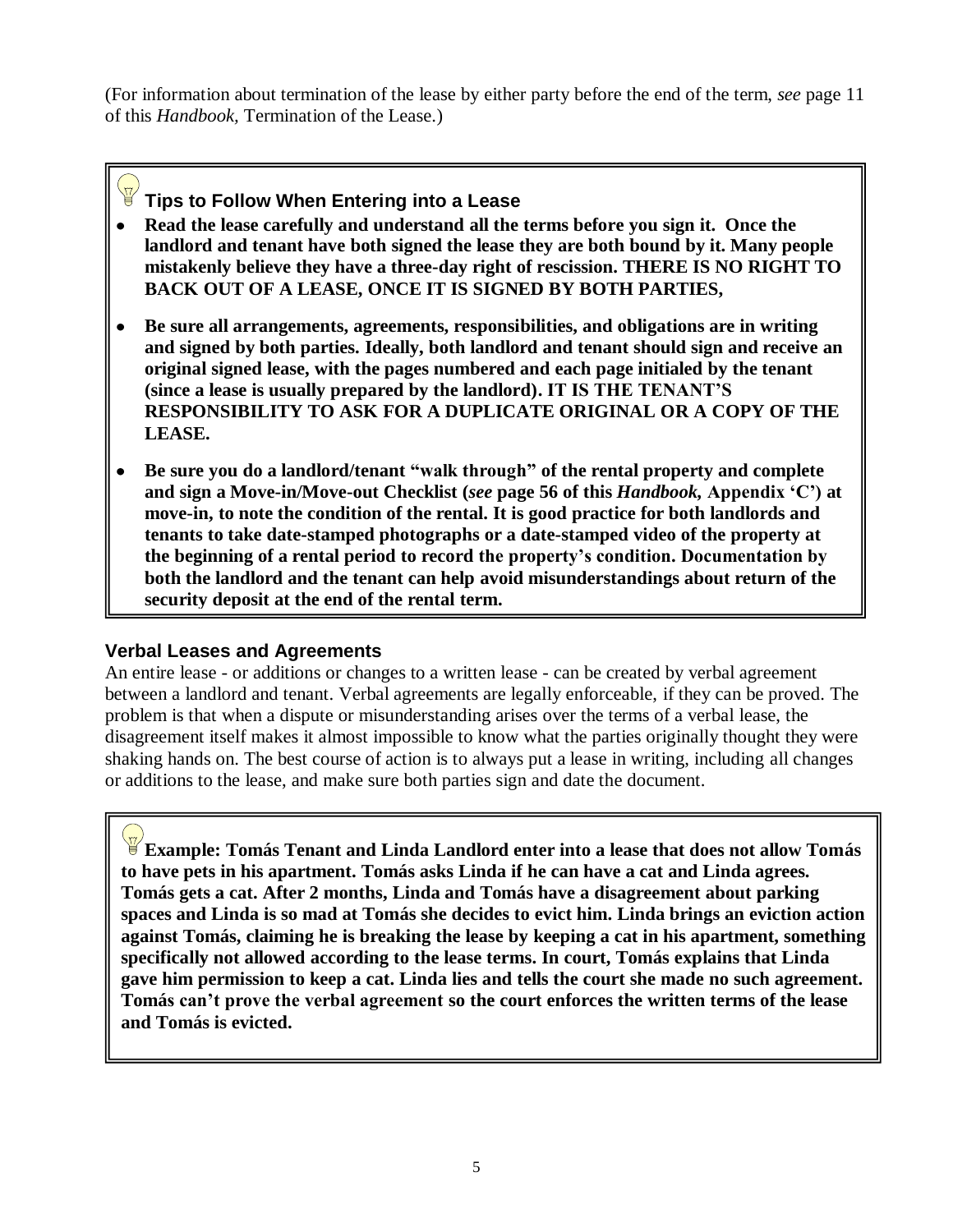# **CAN LEASE PROVISIONS BE CHANGED AT ANY TIME?**

The lease term, or any other lease provision, can be changed ONLY if both landlord and tenant agree on the change. To avoid squabbles or more serious disagreements, put all changes in writing, signed and dated by both the landlord and tenant. Absent a subsequent agreement to the contrary between the landlord and tenant, all lease provisions remain binding on both landlord and tenant through the entire specified lease term.

# **WHAT HAPPENS TO THE LEASE IF A RENTAL PROPERTY IS SOLD?**

A landlord cannot terminate a lease early simply because the landlord wishes to sell the property, unless the lease expressly gives the landlord such a right. If a rental property is sold, the new owner/landlord must honor a rental contract existing at the time of the sale. All lease terms, including the termination date and the amount of rent, must be honored by the new owner/landlord unless the new owner/landlord and the tenant agree to make changes. The tenant should always continue to pay rent to the original landlord/owner until the tenant receives a written notice, signed by the original owner/landlord, directing the tenant to send the rent to someone else.

#### **When a property is sold prior to the end of a lease term, the original owner/landlord has two alternatives regarding the tenant"s security deposit:**

- **1) Transfer the security deposit to the new owner/landlord and notify the tenant by mail that this transfer has been made, or**
- **2) Return the security deposit to the tenant per the terms of the lease, less any legitimate deductions.**

# **WHAT HAPPENS TO THE LEASE IF A RENTAL PROPERTY IS FORECLOSED?**

Generally, when a house is sold through foreclosure, all tenants with a written lease, including those subsidized through a government program (*i.e.*, Section 8 tenants), must be allowed to remain in the unit through the term of their lease, UNLESS the new owner intends to live in the rental unit. If the new owner intends to live in the unit, or if there is no written lease, a tenant must be given a 90-day written notice to vacate, UNLESS

- 1) the tenant has an ownership interest in the rental property being foreclosed;
- 2) the tenant is a member of the foreclosed owner's family; or
- 3) the tenant is not subsidized through a government program and is paying substantially less than fair market rental.

(*See* S.896 Title VII, *Protecting Tenants at Foreclosure Act*).

Tenants should continue to pay rent to their original landlord until and unless they receive written documentation that rent is to be paid to a new owner.

# **DISCRIMINATION PROTECTION**

Under local, state and federal law, discrimination is prohibited on the basis of race, color, creed, religion, national origin, ancestry, sex, disability/handicap\*, familial status or marital status. Specifically, the Federal Fair Housing Act makes it unlawful for a landlord to discriminate by refusing to rent based on those characteristics or by negotiating terms, conditions or privileges different from other tenants based on those characteristics. (*See* 42 U.S.C. §3604(b)).

An exception to anti-discrimination prohibitions is allowed when renting a room in a single-family owner-occupied home. In addition, religious organizations may give preference to individuals of their same religion and a private club may give preference to its own members under particular circumstances. Certain properties or developments may also refuse families with children if those properties meet specific federal and state standards qualifying them as "Housing For Older Persons."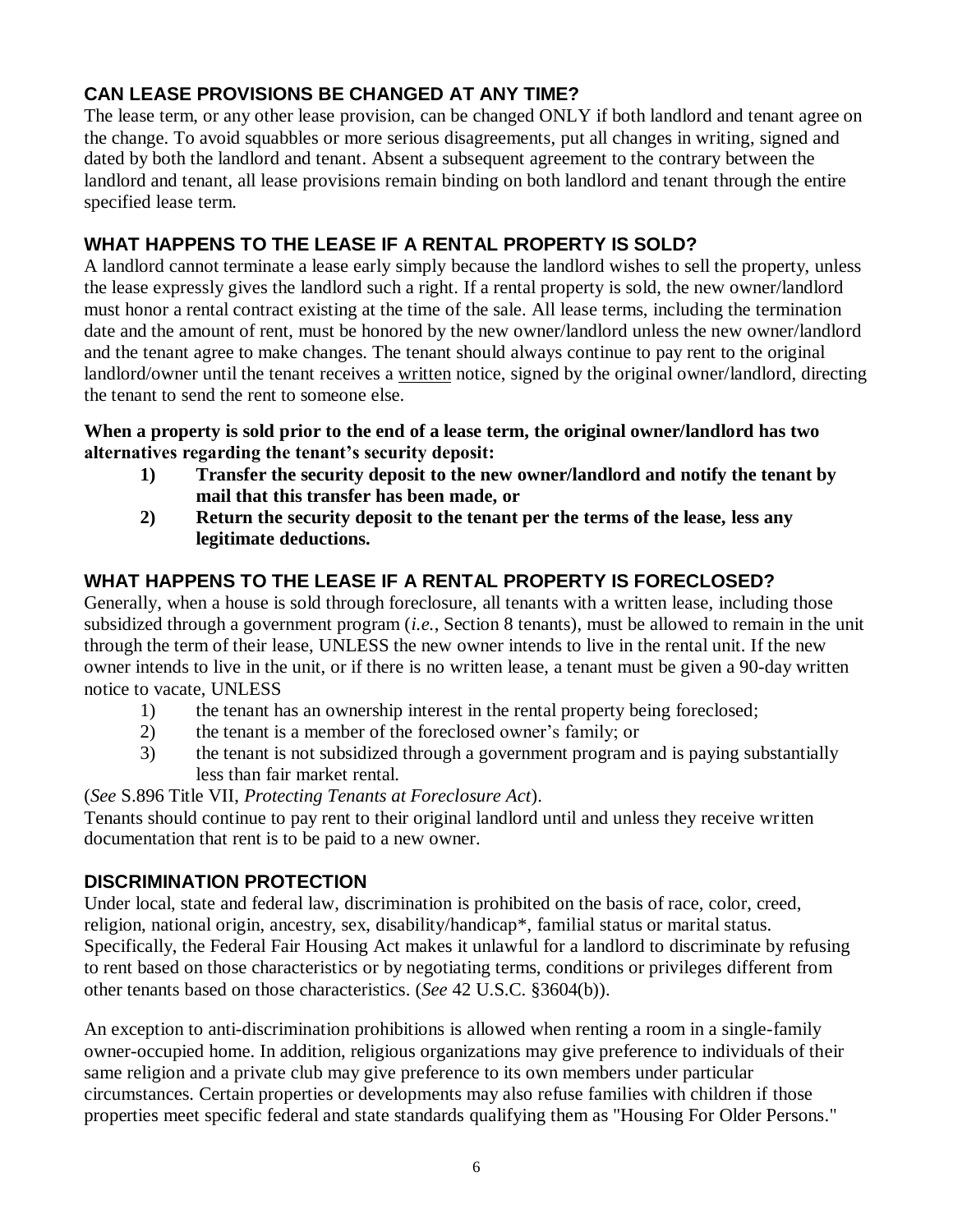| $\overline{\mathscr{C}}$ Examples of Illegal Advertisements                                                                                |  |
|--------------------------------------------------------------------------------------------------------------------------------------------|--|
| <b>Apartment for Rent!</b><br>1 bedroom. Quiet, homogeneous, all-American neighborhood.<br>Married couples and empty nesters preferred.    |  |
| <b>Home for Rent!</b><br>2 story, 2 bedroom home. Centrally located close to parks<br>and stores. Not well suited for elderly or disabled. |  |



**Apartment for Rent!** 1 bedroom on a quiet block.

**Home for Rent!**  2 story, 2 bedroom home. Centrally located near local parks and stores.

\* Federal law uses the word "handicap" and Colorado law uses the word "disability." They have the same meaning for purposes of the Fair Housing Acts.

Both the Federal and Colorado Fair Housing Acts have special provisions applying to people with disabilities. Discrimination against persons with disabilities/handicaps is defined in the Acts as

- 1. Refusing to allow a person with a disability to make a modification to a building or premises, at that person's own expense, if that modification is necessary to give the person with a disability "full enjoyment of the premises;" or
- 2. Refusing to make "reasonable accommodations" in "rules, policies, practices or services" to give the person with a disability "equal opportunity to use and enjoy a dwelling."

The Federal Act also prohibits the design or construction of new multifamily buildings after March 13, 1991 which don't have required accessibility features, as enumerated in the Act.

Examples of discrimination could include:

- 1. Denying an interested prospective tenant the opportunity to see, rent or buy an apartment or home, yet making it available to other prospective tenants
- 2. Denying disabled or minority tenants privileges offered to other tenants, such as parking spaces, needed repairs and services, or the use of the apartment pool, dining room or club house
- 3. Advertising discriminatory preferences
- 4. Harassing or threatening someone on the basis of their protected class
- 5. Not allowing a person using a wheelchair to build a ramp
- 6. Not allowing a guide dog in a "no pets" building
- 7. Not allowing a reserved parking space for a person with a disability because the housing doesn't give reserved spaces.

For more information, or if you believe that you have been or are being discriminated against, contact Longmont's office of Community and Neighborhood Resources at 303-651-8444 or contact the Colorado Civil Rights Commission at 303-894-2997 or www.dora.state.co.us/civil-rights.htm.

# **THE RENTAL PERIOD OR "TENANCY"**

The tenancy is the time agreed to in the lease during which the tenant has the right in live in and use the landlord's property. The tenancy is governed by the terms of the lease and applicable Colorado law and municipal ordinances that create legal rights and responsibilities for both the landlord and the tenant.

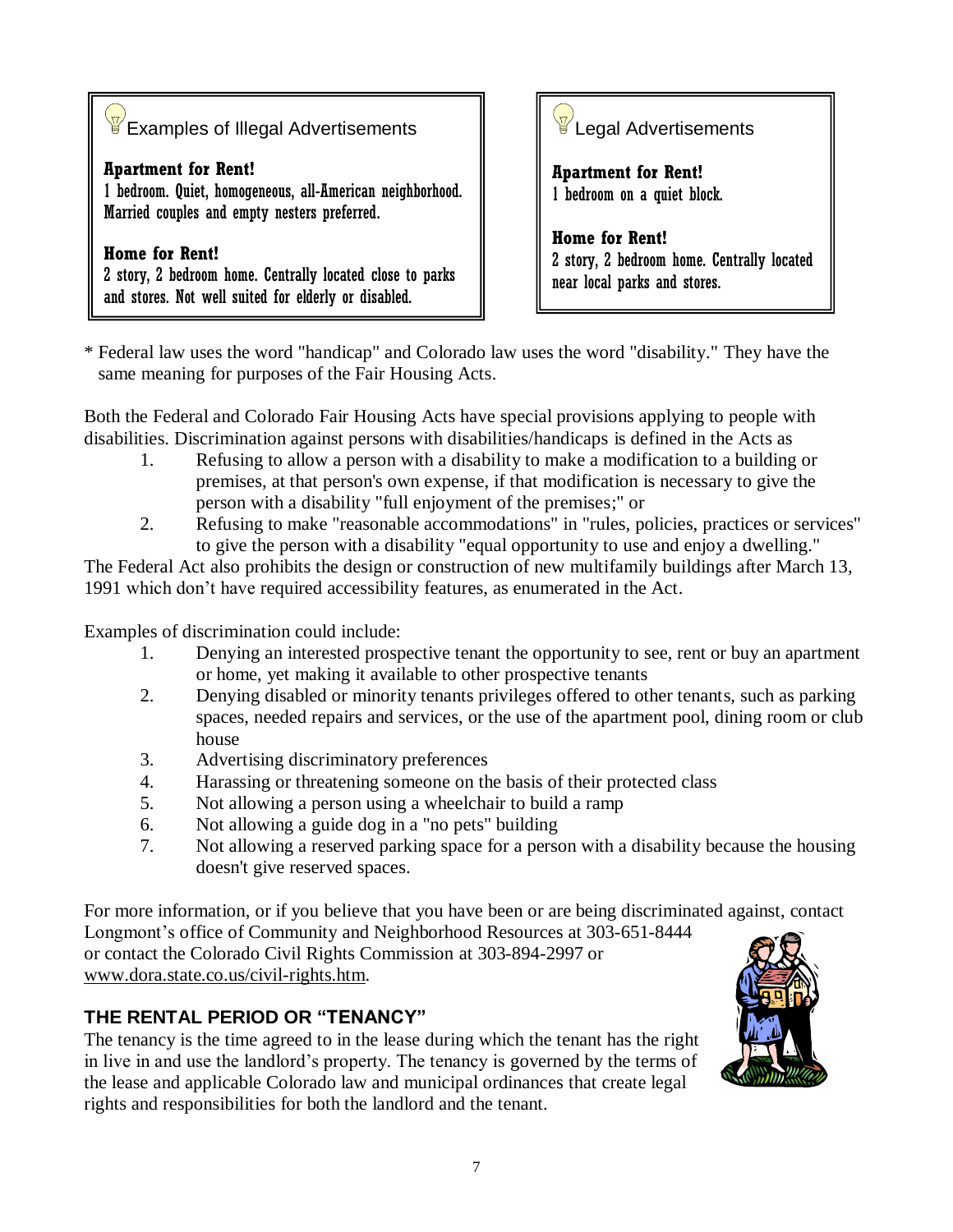# **LANDLORD RIGHTS AND RESPONSIBILITIES**

#### **Responsibility to Repair and Maintain the Rental**

 Under Colorado law, a landlord has a responsibility to repair the rental property during the lease term under the following circumstances:

- The lease contains a specific agreement that specifies that the  $\bullet$ landlord is responsible for repairing or maintaining the rental
- A residential rental is uninhabitable or unfit for the uses reasonably intended by the parties. (*See* C.R.S. §§38-12-501 thru 511).
- A residential rental is in a condition materially dangerous or hazardous to the tenant's life, health or safety. (*See* C.R.S. §§38-12-501 thru 511).
- There is a specific agreement between the landlord and the tenant that the landlord will make specified repairs

**Example: Luís Landlord knows that a slippery ice patch forms outside the entrance of his apartment complex, becoming dangerous for tenants entering and leaving the building. He has a duty to make sure the area is clear of ice and he may be liable if a tenant slips on the ice and is injured.**

- There is a hazardous condition caused by gas-burning equipment. (*See* C.R.S. §38-12-104).
- The repairs are needed in common areas of multi-unit properties, like parking lots, sidewalks, stairways and hallways, to keep them safe. A landlord must exercise reasonable care to protect against known dangers. (*See* C.R.S. §13-21-115).
- The repair or maintenance is required in order to conform to the City of Longmont *Property Maintenance Code*. (*See* following section of this *Handbook*).

# **Compliance with Longmont** *Property Maintenance Code* **and Zoning Ordinances**

All rental property within the City of Longmont must be in compliance with the City of Longmont *Property Maintenance Code*, which incorporates by reference the *International Property Maintenance Code* and establishes minimum health, safety, and maintenance standards (*see Longmont Municipal Code*, Title 16, Chapter 16.20). The City of Longmont does not license rental property (in contrast, some cities, including Boulder, do have rental license requirements). The City, however, does have a Rental Inspection Program and will inspect properties when it receives complaints. Minimum standards necessary for decent, sanitary, and safe housing include the following (*see* page 27 of this *Handbook* for more information):

- At least one electrical convenience outlet and one electric light fixture or 2 electrical outlets in each livable room
- $\bullet$  Heating facilities capable of maintaining 65 $\degree$ F at a point 3 feet above the floor
- An emergency escape and rescue window in each sleeping room below the fourth floor, with a minimum window opening of 5.7 square feet and a maximum window sill height of 44 inches for new construction, and as required by the UCBC for existing buildings. Note: In order to achieve the required 5.7 square feet, dimensions must exceed 24 inches minimum height and 20 inches minimum width.
- An adequate supply of hot water, with all fixtures served by hot water properly connected
- A working smoke detector
- All plumbing fixtures maintained in proper operating condition and connected to a sanitary sewer
- Windows for natural light and ventilation in all habitable rooms. The window square foot size must be a minimum of 8% of the room square foot size.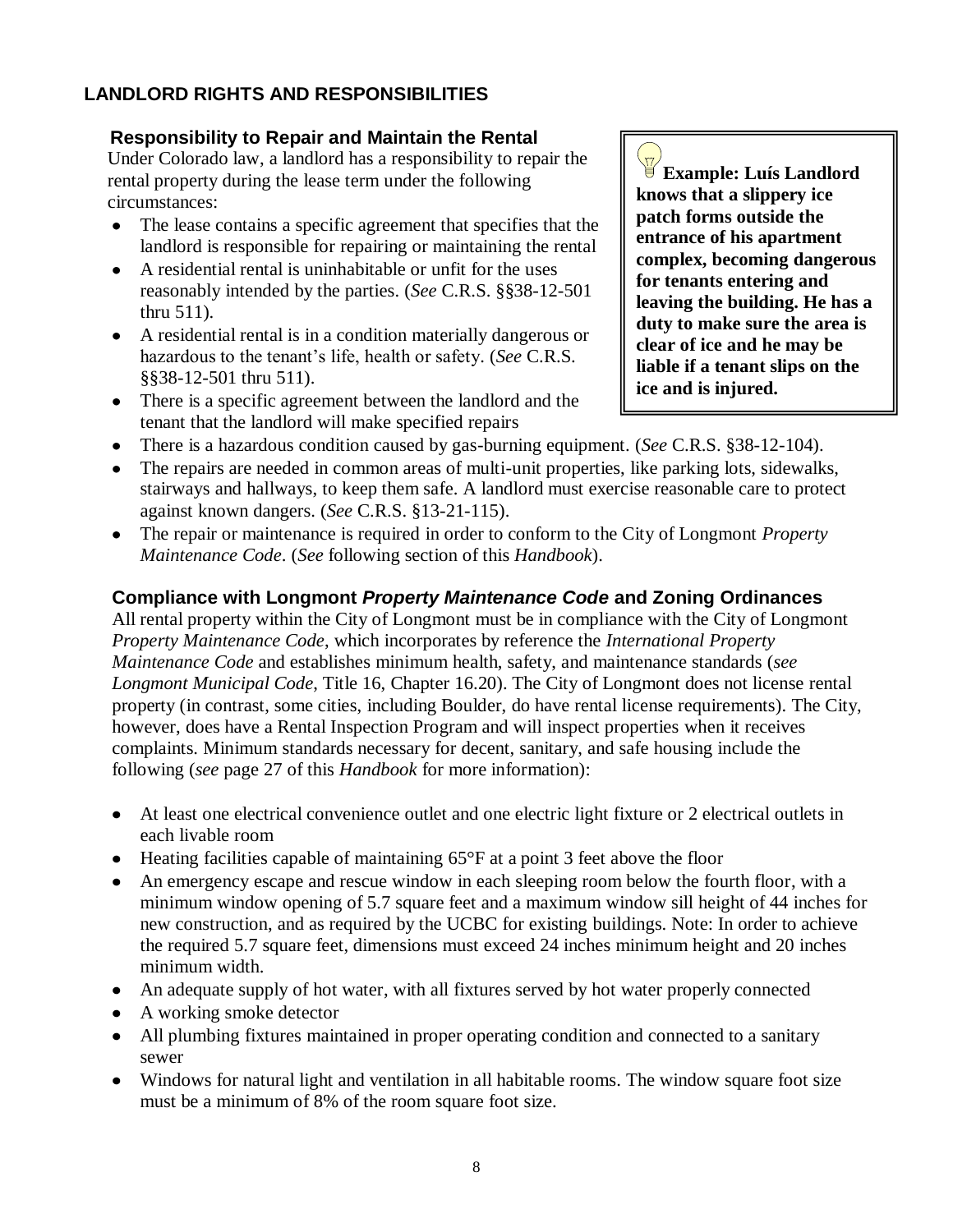# **Zoning Ordinances**

In addition to the minimum habitability standards of the Longmont *Property Maintenance Code*, the City's zoning ordinances contained in the *Land Development Code* contain provisions affecting landlords and tenants. (*See Longmont Municipal Code*, Title 15, Chapter 15.03). Specifically:

- Apartment units must be located within permissible zoning districts
- The proper indicated amount of street parking must be provided for each unit, unless the building is legally permitted to deviate from that requirement

# **Occupancy Limits**

In Longmont, the number of people permitted to live in a single rental unit (house or apartment) is determined by the Longmont Municipal Code's definition of "family." Only one family is allowed to live in a single rental unit. "Family" is defined as:

**Example: Tenants Tad and Tammy, their 5 children, Tammy"s mother, and Tad"s brother all live in one rental property. This is permitted because they are "family" as defined by the** *Longmont Municipal Code***. Note: they all need to either be included in the lease or have the landlord"s permission, preferably in writing.**

- Two or more persons related by blood, marriage, adoption or legal guardianship, including foster  $\bullet$ children; **or**
- Two unrelated persons and their minor children living together in a dwelling unit; **or**
- A group of not more than five persons not related by blood, marriage, adoption or legal guardianship (including foster children) living together.

The above lists do not include all the minimum health, safety and maintenance standards and zoning ordinances for rentals. They are offered here as examples and as a general guide for landlords and tenants. For more information, see *Longmont Municipal Code*, Titles 15 and 16, or contact the City of Longmont Code Enforcement through the Office of Community and Neighborhood Resources (303-651-8444). The *Longmont Municipal Code* is available online at **http://ci.longmont.co.us**. If a rental is outside of Longmont, you will need to contact the city or county in which the rental is located, as each jurisdiction determines its own minimum standards.

# **TENANT RIGHTS AND RESPONSIBILITIES**

#### **Pay Rent and Utility Bills on Time**

A tenant has a responsibility to pay the rent and other bills, as agreed to in the lease, on time. Late rent payment, even if late by only a day, is grounds for eviction. Keep a record and always get receipts from the landlord for any money paid, whether for rent, deposits, repairs, or for anything else. Never pay in cash when you can pay with a personal check or money order. If you must pay in cash, always get a receipt.

If you find that you will not be able to pay your rent or utility bills on time, immediately contact the landlord and/or the utility company and explain your situation. Communicate and try to work out a payment arrangement acceptable to everyone. However, never agree to a financial commitment if you know you will have a problem meeting the obligation. Once you agree to a payment arrangement, keep your word. Problems become compounded when a tenant does not communicate promptly with the landlord or utility company, allowing the rent or utility bills to accrue late payment penalties and interest and perhaps making it impossible for the tenant to catch up financially.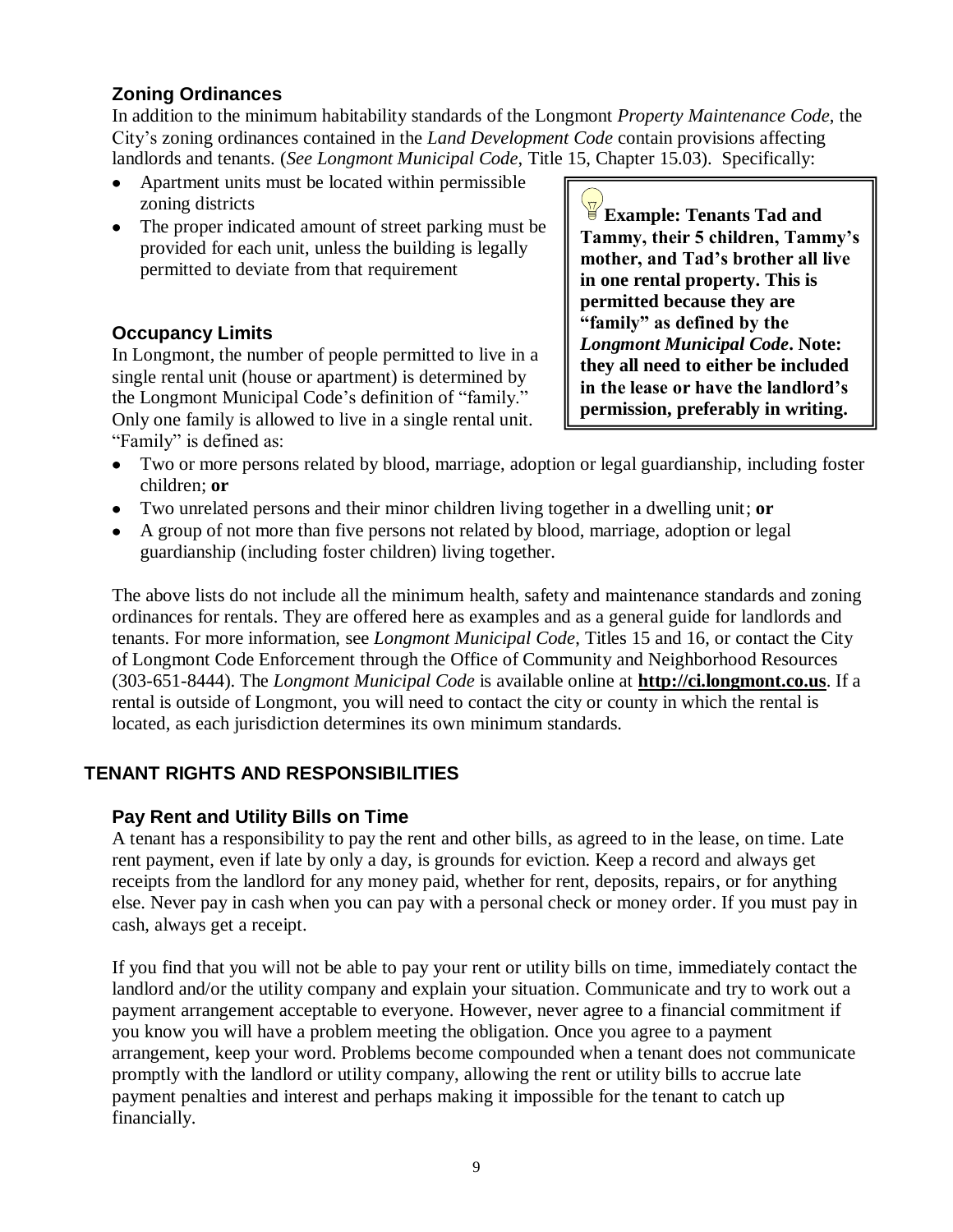# **Comply with Terms of Lease**

In signing the lease, you entered into a binding contract. If you do not comply with its terms you may be evicted. If you do have an unforeseen change in circumstances, discuss a possible lease modification rather than violate the lease and risk an angry landlord or eviction.

**Example: Ted Tenant enters into a lease that specifies that guests are not allowed to stay for more than 21 days without written consent of the landlord. Ted"s brother, Hugo, moves to town and they agree that Hugo will live with Ted. Ted asks Lynn Landlord for permission to have Hugo live in his apartment. Landlord agrees and they write the agreement, sign and date it, and attach it to the original lease.** 

#### **Repairs and Maintenance**

When repairs and/or maintenance are needed, the tenant should double check the lease to confirm whether it is the landlord or the tenant who is responsible for making those repairs or performing that maintenance.

If the lease does not address responsibility for repairs and maintenance, and the type of repairs or maintenance needed fall outside those duties required of the landlord by law (*see* page 7 of this *Handbook*: Landlord Rights and Responsibilities), it is presumed that is the repairs and maintenance are the responsibility of the tenant.

If, under the lease, a binding agreement, or some other legal duty, the landlord is responsible for repairs and maintenance, and a repair needs to be made, the tenant should first contact the landlord. If the landlord does not act promptly, the tenant should:

- 1. Present a written list of the needed repairs to the landlord, requesting that they be made by a certain date;
- 2. Offer to help accommodate the landlord's schedule by arranging to be home when the repair person arrives;
- 3. Keep a copy of any notes, letters or emails to or from the landlord;
- 4. Follow up verbal agreements with the landlord with a letter or email confirming the agreement;
- 5. Allow the landlord a reasonable amount of time to make the repairs; and
- 6. Send the landlord a written reminder if the repairs are not made in a reasonable amount of time.

# **Obligation of the Landlord to Maintain Habitable Premises C.R.S. §§38-12-501 thru 511**

Under a Colorado law applying to all residential agreements entered into or renewed as of September 1, 2008, a landlord, by virtue of renting a property, warrants that the premises are fit for human habitation and for the uses reasonably intended by the parties. A tenant may withhold rent from a landlord if, and **only if, three conditions are met**:

- 1. The tenant finds that the rental unit is unfit for the uses reasonably intended by the landlord and tenant, **and**
- 2. The rental unit contains a condition that is materially dangerous or hazardous to the tenant's life, health or safety, **and**
- 3. The landlord has received written notice of the condition and has failed to correct it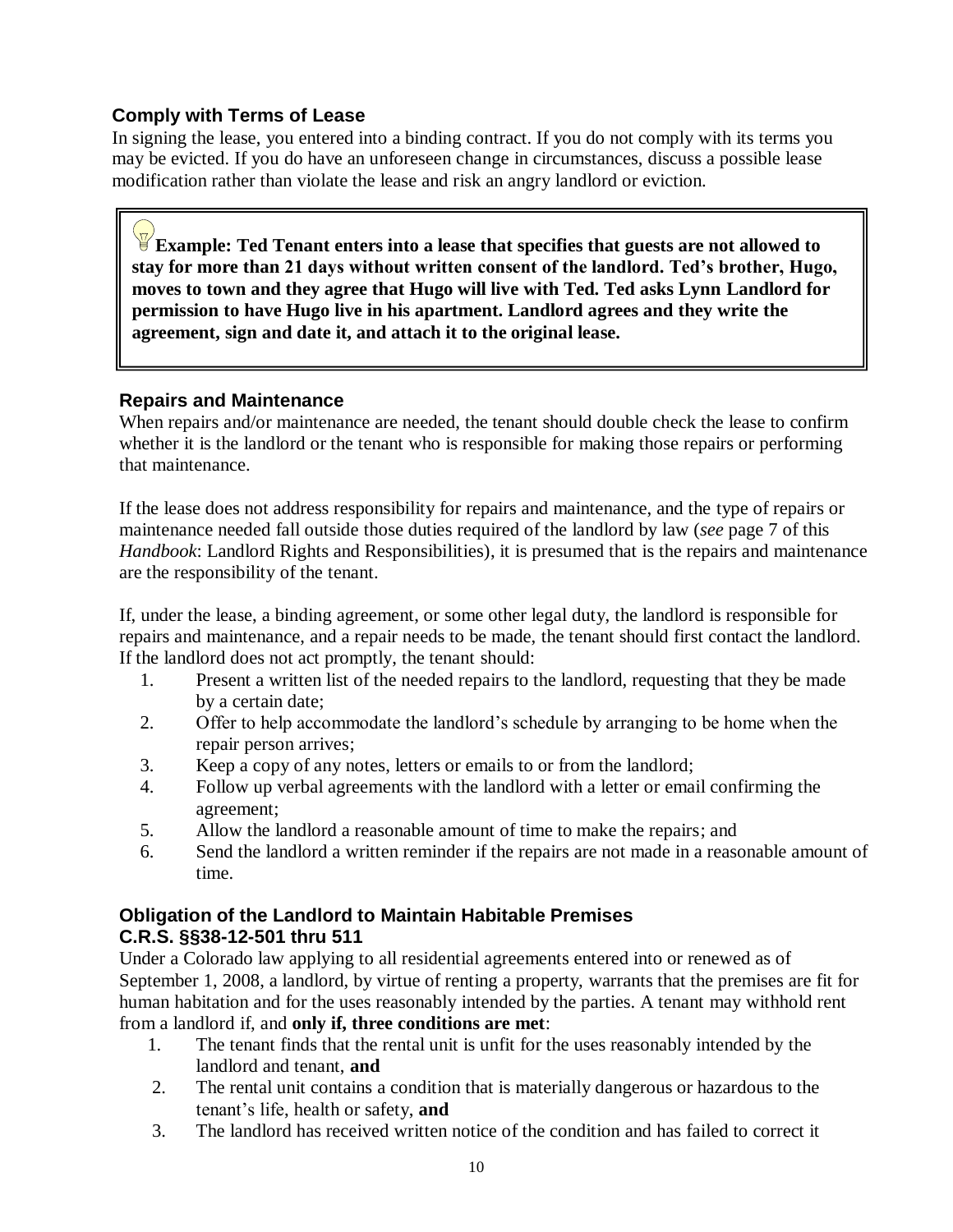A habitable rental unit must meet the following standards:

- 1. Waterproofing of roof
- 2. Unbroken windows and doors
- 3. Plumbing and gas fixtures in good working order
- 4. Running water and reasonable amounts of hot water at all times, connected to appropriate fixtures
- 5. Heating fixtures in good working order
- 6. Electric lighting in good working order
- 7. Common areas kept reasonably clean and free from infestations of vermin
- 8. Appropriate extermination in response to an infestation of vermin in a residential unit
- 9. An adequate number of garbage disposal containers in good repair
- 10. Floors, stairways and railings maintained in good repair
- 11. Locks on exterior doors and locks or security devices on windows designed to be opened, maintained in good repair

If a landlord fails to maintain a habitable premises after proper notice from the tenant or from a code enforcement agency, a tenant may make those repairs in a workmanlike manner, submit a bill for those repairs to the landlord and deduct the cost of the repairs from the tenant's rent payments, up to \$400 in any one month or \$1,000 in any 12-month period.

**NOTE:** C.R.S. §§38-12-501 thru 511 contain exceptions and requirements for withholding of rent and describe a specific process a tenant must follow. You cannot simply withhold rent, but must strictly follow statutory procedures. If, as a tenant, you are thinking of seeking remedy under the requirements of this statute, you can call Longmont's Community and Neighborhood Resources (303-651-8444) to discuss your situation or seek advice from **a**n attorney.

# **TERMINATION OF THE LEASE**

# **HOW IS A LEASE TERMINATED?**

 A tenant may voluntarily terminate (end) a lease by giving the landlord proper notice, as required by the lease or by law. When leaving a rental before the end of a lease term, the tenant may be held responsible for rent through the entire term of the lease (*see* page 12 of this *Handbook,* Early Move-out). A



 landlord can only remove a tenant prior to the end of a lease term through an eviction, meaning that the landlord **must** go through formal legal eviction proceedings in court (*see* page 13 of this Handbook, Involuntary Termination (Eviction)). A lease may also be terminated if a landlord and tenant enter into a written agreement (signed and dated by both parties) to end the lease early.

# **VOLUNTARY TERMINATION**

# **Termination of Term Lease**

 A term lease, or definite term lease, has a definite date of termination. The lease expires at the end of the term of the lease and the tenant must leave the rental on that date. Neither the landlord nor the tenant need to give notice of termination, unless the lease requires such notice. A common practice is to include a clause in a written lease requiring 30 days notice before the date of termination if the tenant intends to vacate the premises, and if no notice is given, the lease automatically becomes a month-to-month lease.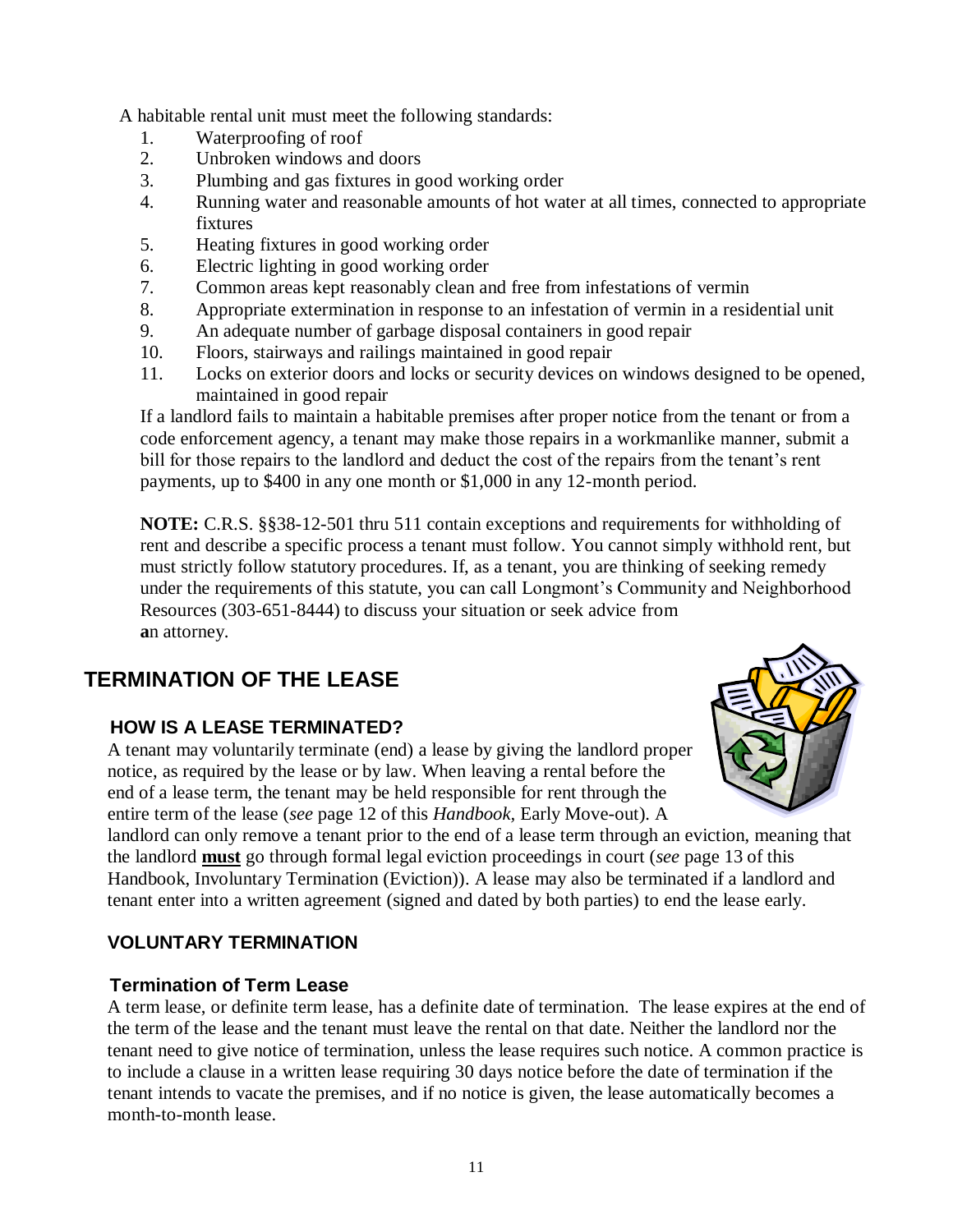#### **Termination of Month-to-Month Lease**

 A month-to-month lease is a rental agreement for a one-month period that is renewed automatically each month until properly terminated by either party. Proper notice to terminate a month-to-month lease is done by providing written notice of the intent to terminate the lease at least ten days before the last day of the rental month. This ten day notification period may be changed to a longer time if the parties have a written lease – a 30 day notice is a common modification.

**DOMESTIC ABUSE: Under Colorado law, a victim of domestic abuse can terminate a lease without penalty by providing the landlord with evidence of the domestic abuse (physical assault or verbal abuse or harassment) or the threat of domestic abuse, in the form of a police report or a protection order issued by a court. Victims may vacate the premises and can only be held responsible for one month"s rent following the month of their departure, due to the landlord within 90 days after the victim leaves the premises. This statute also prohibits the landlord from terminating a rental agreement or imposing penalties on domestic abuse victims who call the police. As defined by the statute, the relationship between the perpetrator and the victim need not be intimate; a roommate can be the victim of domestic abuse by a fellow roommate. (***See* **C.R.S. §38-12-402.)**

# **Early Move-Out**

When tenants move out before the end of their lease term, they remain responsible for rent until the property is re-rented or until the lease has expired, unless they have another agreement with the landlord. However, a landlord cannot just sit by and collect rent but must make a reasonable effort to re-rent the property. The tenant may also be responsible for the landlord's reasonable costs of re-renting, such as advertising, and many leases include a clause to that effect. If the landlord has to accept a lower rental amount in order to occupy the property, the tenant may be responsible for the difference between the old and new rent. A lease contract may also specify that the tenant, rather than the landlord, is responsible for finding a new tenant.

Under Colorado law, a residential rental unit must be fit for human habitation. If landlords fail to make timely repairs as necessary to maintain habitability, a tenant may seek to be released from a lease without further obligation. For those conditions which define habitability, *see* page 10 of this *Handbook*. The law establishes a specific procedure in order to be released from a lease. If you are considering such an action, you can talk with someone in the office of Community and Neighborhood Resources about your situation (303-651-8444) or seek legal advice**. (***See* C.R.S. §§38-12-501 thru 511).

When a tenant experiences situations involving, for example, sexual harassment, unreasonable noise made by nearby tenants (only if they are renting from the same landlord), or the landlord is entering the rental premises without proper notice to the tenant, the tenant may have grounds for a constructive eviction. The tenant must provide the landlord with a written complaint describing the particular problem and include a written notification of the tenant's intention to move if the issue is not resolved. Solid documentation is important should the landlord attempt to collect unpaid rent at a later date. A tenant considering a constructive eviction claim against a landlord cannot continue to live in the rental unit. The advice of an attorney should be sought in constructive eviction situations, as these are complicated matters under Colorado law.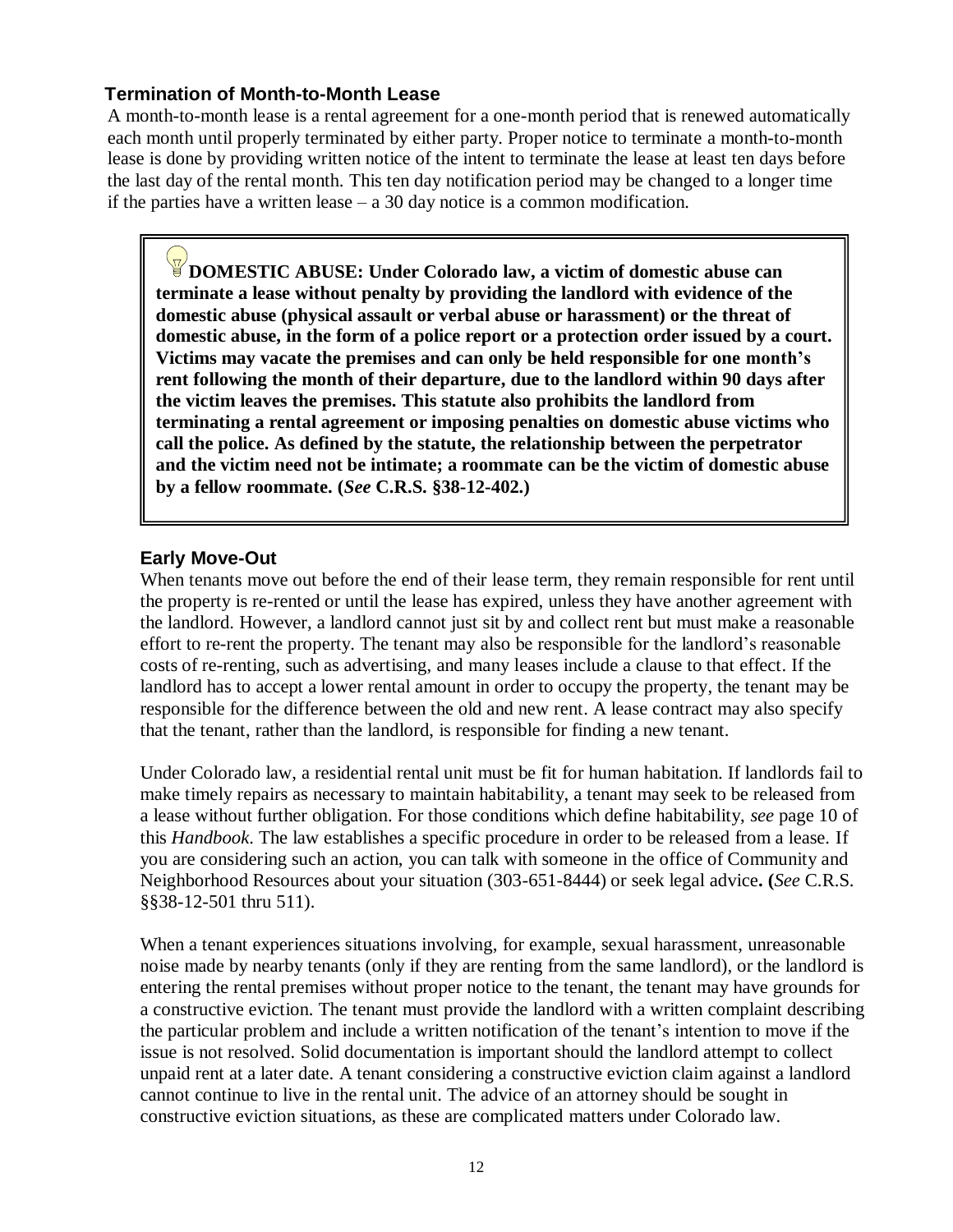**If you are considering moving from the rental before the expiration of your lease term, you should review your lease for authorization to sublet and/or assign your lease, or a clause allowing you to vacate because of business relocation. Under the** *Federal Soldiers and Sailors Civil Relief Act* **(50 U.S.C. App. §534), individuals serving our country in the military can terminate a rental lease without penalty if they are required to relocate or are called into active service.** 

#### **INVOLUNTARY TERMINATION (EVICTION)**.

The **only** way a landlord can terminate a lease and evict a tenant from any type of rental property is by going through a Forced Entry and Detainer (FED) legal action to obtain a court order requiring the tenant to vacate the property. It is never legal for a landlord to evict a tenant without a court order. Self-help by a landlord is illegal in Colorado. Evictions are governed by Colorado law under C.R.S. §13-40-101 *et seq.*

#### **Reasons for Eviction**

A landlord may initiate an eviction action to evict the tenant for the following reasons:

- Tenant has failed to pay rent, **or**
- Tenant has violated a term of the lease, **or**
- Tenant has committed a substantial violation while in possession of the rental premises, which may include, for example, a violent or drug-related felony on or near the rental property or an act on or near the rental property which substantially endangers a person or the landlord's property (*see* C.R.S. §13-40-107.5), **or**
- Tenant refuses to leave the rental after the end of the lease, which includes a month-to-month tenant staying on after the landlord has given required notice that the lease will not be renewed at the end of the month.

#### **Illegal Evictions**

A landlord may not use any form of self-help eviction, including locking a tenant out of a rental property ("lock-out"). Any lease clause giving a landlord the right to bodily evict a tenant or the tenant's possessions, or to change the locks on a rental, is unenforceable as contrary to Colorado law. However, if a tenant is locked out, the tenant may not use force to reenter the rental. If a landlord will not negotiate reentry and/or removal of possessions, the tenant should seek legal advice before attempting to re-enter the property. Physical contact or intimidation on the part of either the landlord or tenant should be reported to the police. If the landlord will negotiate reentry or removal of possessions, the tenant or landlord may want to order a police civil standby to ensure no confrontation occurs. A landlord who does lock a tenant out takes the risk that a tenant may file a lawsuit against the landlord for damages. Also, if a tenant is current with rent payments but is locked out of the rental unit, a tenant may regain possession of the rental premises by obtaining a court order through the eviction process, just as a landlord can use the eviction process to gain repossession. (*See* "Lockouts" in the Longmont Police Department Standard Operating Procedures, page 66 of this *Handbook* and page 11 of this *Handbook*, Termination of a Lease).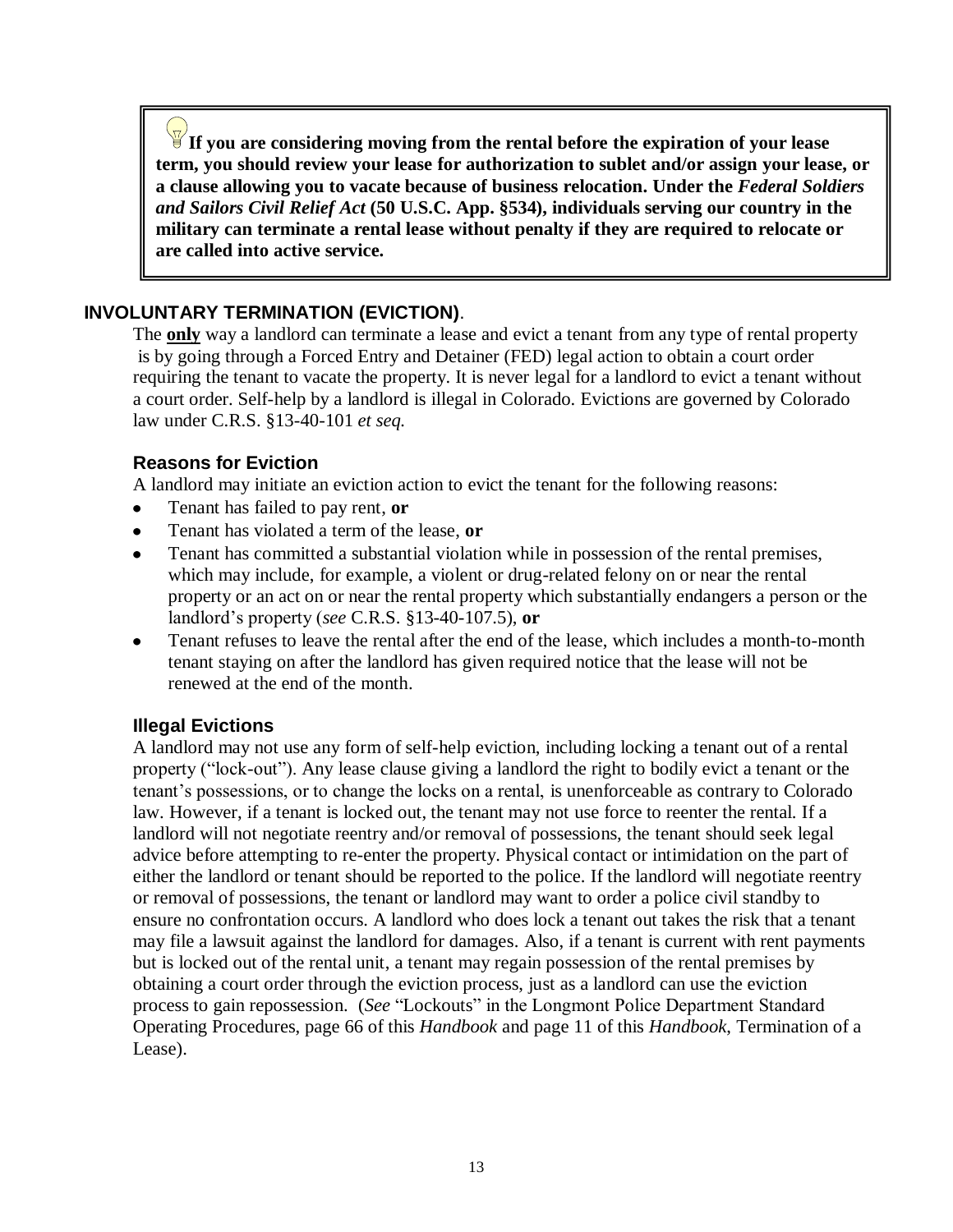# **The Eviction Process, Residential and Commercial Leases**

#### **1. Tenant Violates Lease**

 *See* above, Reasons for Eviction.

# **TIP FOR LANDLORDS:**

**If your tenant has not paid rent or is violating a term of the lease, you should first communicate with the tenant, explain the lease violation and discuss a way to get the rent paid or the lease violation cured, before giving the tenant a 3-day Notice. If you need assistance communicating or mediating with your tenant, call Community and Neighborhood Resources at 303-651-8444 and/or legal counsel.**

# **2. "Demand for Compliance or Right to Possession" or "3-day Notice"**

Before filing an eviction action in court, the landlord must give the tenant notice of the landlord's intention to evict the tenant by serving the tenant with a "Demand for Compliance or Right to Possession" notice, also known as a "3-day Notice". The 3-day Notice states that the tenant must "cure" or fix the lease violation or vacate the property within three days (not including the date of posting. Weekend days and holidays are included. However, if the third day falls on a Sunday, it is a good idea to give the tenant through the next day to pay the rent or cure the violation.) The 3 day Notice must be written but does not have to be a formal document. (*See* page 63, Appendix D of this *Handbook* for an example of a 3-day Notice.)

# **TIP FOR TENANTS:**

**If you receive a 3-day Notice from your landlord, you should immediately contact the landlord, the Longmont office of Community and Neighborhood Resources and/or legal counsel to attempt to resolve the issues. Often, you will be able to clear up a misunderstanding or work out a payment plan to avoid eviction.** 

The three day notice must include the following:

- 1. The address of the rental property
- 2. Name(s) of the tenant(s)
- 3. Date the 3-day Notice is served on the tenant.
- 4. Explanation of why the landlord is evicting the tenant ("the grounds"). Grounds for eviction can include, for example, nonpayment of rent or violation of a lease term. Be which lease terms are being violated.
- 5. Amount of rent owed by the tenant, if eviction is for nonpayment of rent
- 6. A demand giving the tenant three days to "cure" the lease violation by either paying the past due rent, curing (i.e., fixing) the lease violation or moving out (**Note**: a second 3-day Notice for a violation of the same lease provision (called a Notice to Quit for Repeat Violation) does not need to give the tenant a right to cure the violation. For this reason, it is important to be specific regarding which terms the tenant is violating. When posting a Notice to Quit for Repeat Violation, it is a good idea to reference the first 3-day Notice.)
- 7. The landlord's signature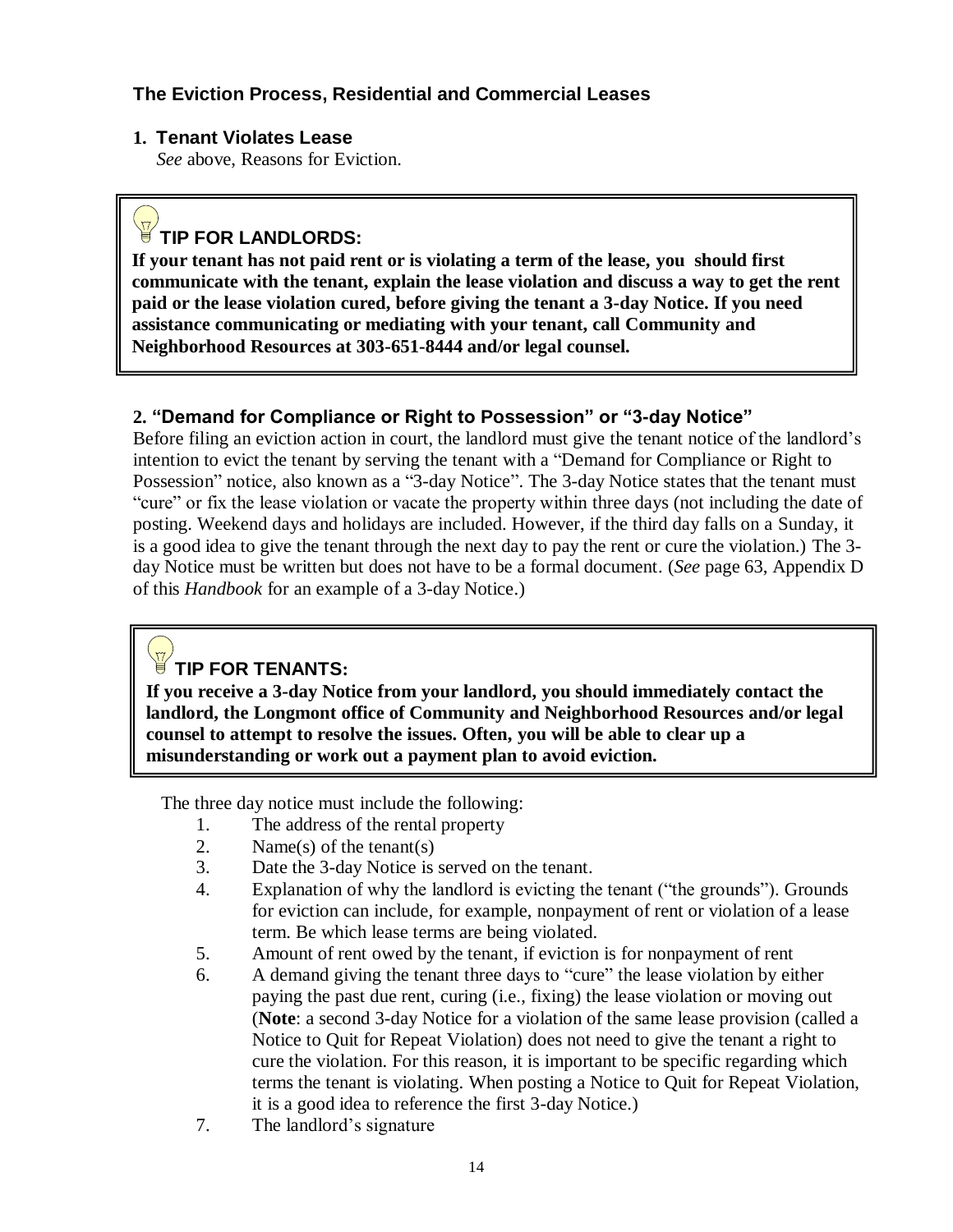Serving the 3-day Notice may be done through either:

- 1. Personal service (leaving the notice with a resident of the rental household over 18 years old), **or**
- 2. Posting in a conspicuous place where the tenant will have to see it, for example, tacked onto the front door.

As soon as possible after serving the 3-day Notice, the landlord should also mail a copy to the tenant at the tenant's mailing address, preferably by certified or registered mail. Before the landlord can initiate an eviction in court, the 3-day Notice must be posted for three days, not including the day of posting. Saturdays, Sundays and legal holidays do count for the three days, though if the third day falls on a Sunday, it is best to give the tenant through Monday to pay the rent or fix the violation.

# **3. If the Tenant Pays the Rent or Fixes the Lease Violation in the 3-day Period,**

the landlord must accept the money or cure and cannot evict the tenant. Of course, some lease violations cannot be cured, such as the commission of a substantial violation as defined in C.R.S. § 13-40-107.5 (*see* page 13 of this *Handbook*, Reasons for Eviction) or as defined in the lease. If the tenant fails to pay or does not surrender possession of the rental by the end of the three days, the tenant may then be evicted. NOTE: Even if a tenant moves out within the three days allowed by the demand, the tenant is still contractually responsible for past due rent and for rent through the lease term and the landlord may still follow through with the eviction procedure and receive a judgment for any amount owed to the landlord.

**Example: Tracy Tenant has not paid rent for two months. Louie Landlord posts a 3-day Notice on Tracy"s door on Monday and mails a copy of it to her mailing address on Tuesday. The 3-day Notice states that Tracy owes \$1,200.00 in rent to Louie. On Wednesday, within the 3-day period, Tracy is able to get the \$1,200.00 together and pays it to Louie. The lease violation-nonpayment of rent-is cured and Louie cannot evict Tracy at this time.**

#### **4. Eviction or Forced Entry and Detainer ("FED") Action in Court.**

If the tenant does not pay the rent, cure the lease violation, or move out within three days after posting of the 3-day Notice, the landlord may initiate an eviction, or Forced Entry and Detainer ("FED") action, in county court. The landlord does not need to be represented by an attorney in order to initiate an eviction.

What follows is a general overview of the eviction process. A landlord seeking an eviction must properly follow all rules and procedures required by statute. If the rules and procedures are not precisely followed, the Court cannot enter the landlord's request for an order for restitution of the rental property or for a judgment for monies due until the process has been completed properly.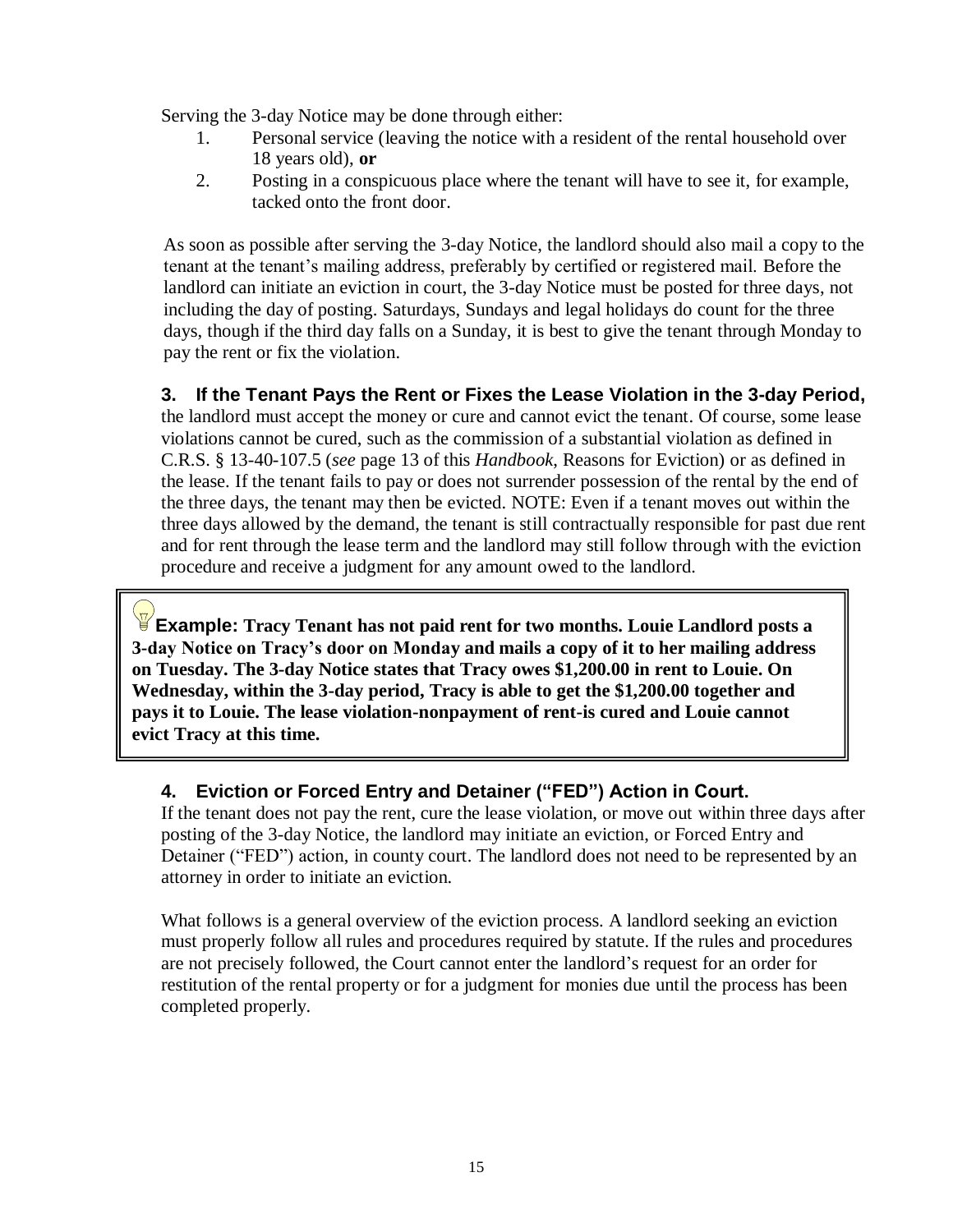**The required forms and other helpful information may be found at the Boulder County Courthouses: Longmont Annex, 1035 Kimbark Street, Longmont, 80501, 720- 564-2522; or Boulder County Justice Center, 1777 6th Street, Boulder, 80306, 303-441- 3750. They are also on the Colorado Judicial Branch website, Self Help Center [\(http://www.courts.state.co.us/chs/court/forms/selfhelpcenter.htm\)](http://www.courts.state.co.us/chs/court/forms/selfhelpcenter.htm).**

#### **1. Complete a "Complaint in Forcible Entry and Detainer" and "Summons" at the Courthouse**

The landlord will need to include a copy of the lease and a copy of the 3-day Notice served on the tenant. The landlord is the "Plaintiff" and the tenant is the "Defendant".

#### **2. File the "Complaint in Forcible Entry and Detainer" and "Summons" and Pay the Filing Fee at the Courthouse**

As of January 2010, the filing fee is \$87.00 (check with the Court Clerk for the current filing fee, as it is subject to change without notice). When filing the Complaint and Summons, the Court Clerk will set the case for a "return date", which is the date that the landlord and tenant must return to court either for a hearing on the eviction or to request a jury trial. The Clerk will complete the Summons by filling in the time, date and location of the return date. The court date will be between five business days and 10 calendar days from the filing date. (*See* C.R.S. §13-40-111).

#### **3. Serve the Tenant With the Complaint and Summons**

The tenant may be served by either

- 1) personal service, **or**
- 2) by posting and mailing.

**Personal service** may be done by either

- **1) Boulder County Sheriff's Office (1777 6<sup>th</sup> Street, Boulder 80302,** 
	- 303.444.3740), currently \$48.68 to serve in Longmont, **or**
- **2)** a private process server, **or**
- **3)** someone over the age of 18 who is not involved in the case.

Make sure that the Return of Service portion of the Summons is completed by the individual doing the service. Each tenant (referred to as the "defendant" in the Court eviction action), must be served at least five business days (which do not include the date of service or Saturdays, Sundays or legal holidays) prior to the court hearing

**Service by posting and mailing** is done by posting the Complaint and Summons in a conspicuous place on the rental premises at least five business days (which do not include the date of service or Saturdays, Sundays or legal holidays) prior to the court hearing and then mailing a copy of the Complaint and Summons to the tenant no later than the next day. Be sure that the Return of Service portion of the Summons is completed.

If the tenant is served by posting and mailing, the landlord may only ask the court for a Writ of Restitution, returning control of the rental property to the landlord. In this situation, if the tenant owes the landlord back rent, damages, late fees, or other amounts, the landlord must file a separate law suit against the tenant in Small Claims Court or County Court to receive an enforceable Judgment against the tenant. As of January 2010,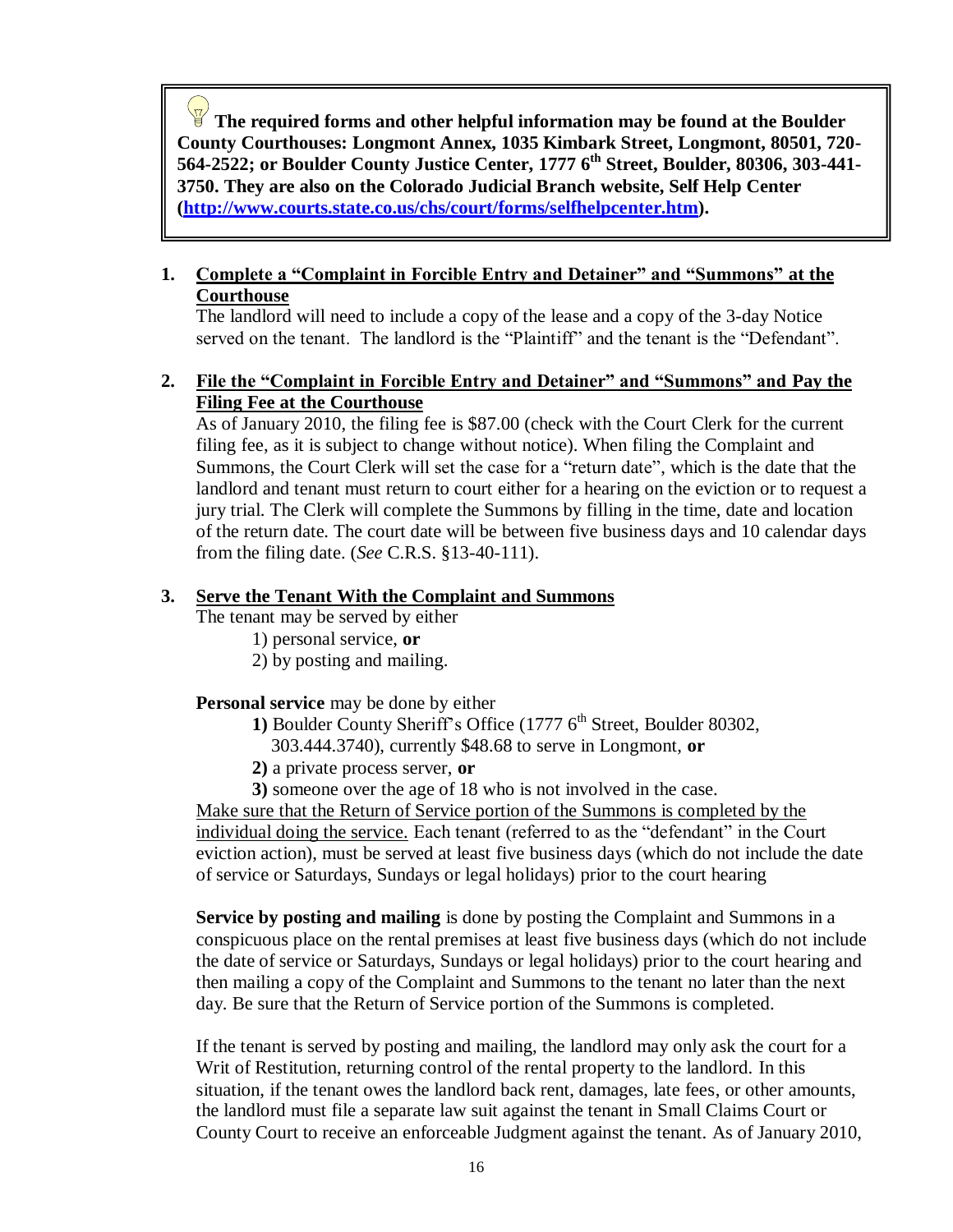for claims under \$500, the Small Claims Court filing fee is \$31.00, for claims over \$500, the filing fee is \$55.00 00 (check with the Court Clerk for the current filing fees, as they are subject to change without notice)..

If the tenant is served by personal service, the landlord may ask the court both for a Writ of Restitution and for a Judgment for the amount of any back rent, damages, late fees, court costs or other amounts due from the tenant.

**NOTE:** Any claim on the part of the tenant that service and notice by the landlord was insufficient is waived by the tenant's appearance in court on the date of the hearing.

**NOTE:** The prevailing party-either landlord or tenant - can recover reasonable attorney fees, court costs and costs of service. However, a residential landlord or tenant who prevails in court may not recover reasonable attorney fees unless the lease itself contains a clause providing for either party to obtain attorney fees. *See* C.R.S. §13-40-123

#### **4. Complete and File an Answer at the Courthouse.**

The tenant has the right to file an "Answer" to the landlord's Complaint, before or on the return date. As of January 2010, the filing fee for an Answer is \$82.00 (check with the Court Clerk for the current filing fee, as it is subject to change without notice). The tenant may also file a Counterclaim for any damages claimed from the landlord, for a filing fee of \$86.00. A trial on an FED is a trial to the judge, however, either party may request a jury trial by paying a \$98.00 jury demand fee, payable by the Plaintiff at the time of filing the Complaint or by the Defendant at the time of filing the Answer.

#### **5. Appear in Court on the Return Date**

Both the landlord and the tenant should appear in Court. If the tenant does not appear and the landlord can prove to the Court that the lease has been violated, the Court will most likely enter the eviction order even though the tenant is not present. REMEMBER: the only person who can tell you that you should not appear in court is the judge. Never rely on the assurances of the other party that your rights will be protected if you don't appear.

#### **6. Be Prepared**

 Both the landlord and tenant should go to Court on the return date prepared to argue their case or to negotiate. All paperwork (for example, Complaint, Summons, 3-day Notice, Return of Service, Answer, lease, and any records of payment or documents supporting the landlord's reason(s) for eviction or the tenant's defense(s)) should be brought to court. Both the landlord and tenant should be ready to explain to the Court in a brief, concise way why the eviction should (landlord) or should not (tenant) be ordered.

#### **7. To Negotiate Payment or a Move-out Date, Ask the Court for a Mediator**

Mediators are almost always present for FED hearings, in both the Boulder County Court in Boulder and in the County Court Annex in Longmont. A mediator can help the landlord and tenant make an agreement on a payment plan or move-out date. An agreement made with the help of a mediator can be made an Order of the Court.

#### **The following may occur in Court:**

The Court enters a "Possession Judgment," also known as a "Writ of Restitution," which is  $\bullet$ the eviction Order directing the tenant to move from the rental within 48 hours of the entry of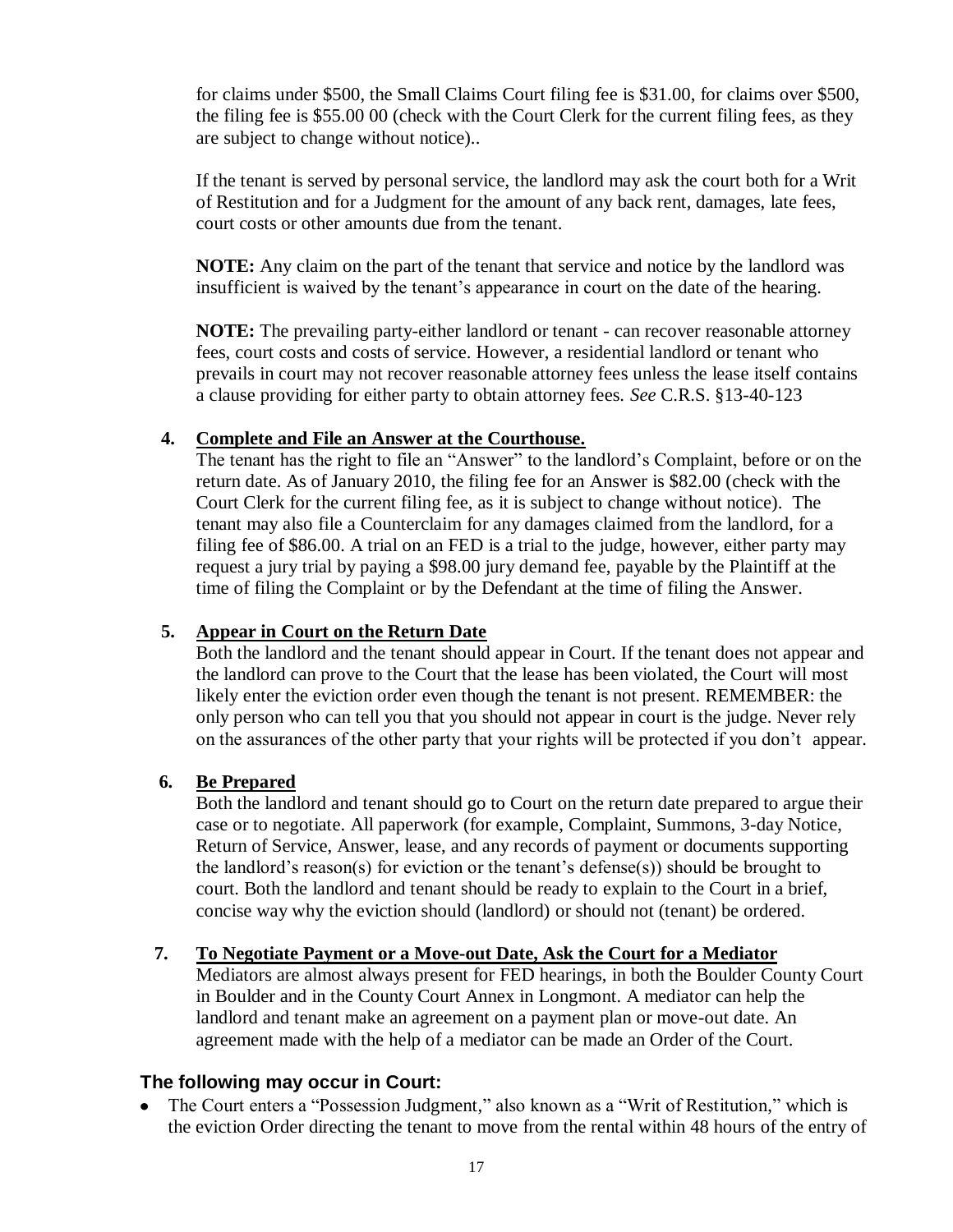the Judgment. If the tenant is not out in 48 hours, the landlord can contact the Boulder County Sheriff's Office to assist in the forcible removal of the tenant and the tenant's possessions from the rental property.

- If personal service was obtained on the tenant, the landlord will probably be able to get a Judgment against the tenant for the money owed the landlord.
- Tenant and landlord may negotiate an agreement allowing more than 48 hours to move out.
- If the tenant agrees to move from the rental property, the tenant and landlord may negotiate the amount of money owed and a payment plan.
- The landlord and tenant may be able to come to an agreement allowing the tenant to remain in the rental under negotiated conditions.
- If the tenant has filed an Answer, a hearing may be set for a later date when both parties will need to return to Court.
- The Court may continue the court date so that the landlord can properly comply with the procedural requirements.

| <b>DAY</b> | <b>EVENT</b>                                                                     |
|------------|----------------------------------------------------------------------------------|
|            | <b>Nonpayment of Rent</b>                                                        |
|            | Landlord serves tenant with 3-day Notice to pay rent or move out                 |
| 4          | Tenant must pay rent owed or move out                                            |
| 5          | If tenant does not pay or move, landlord may file an eviction action in County   |
|            | <b>Court and serve tenant with Complaint and Summons</b>                         |
| $10-15$    | Tenant may file Answer. Tenant has at least 5 days, but no more than 10 days,    |
|            | to file an Answer. Answer must be filed by return date specified in Summons.     |
|            | Trial date set by Court.                                                         |
| $10-15$    | Return Date. If tenant does not file an answer, Default Judgment is entered in   |
|            | favor of the landlord.                                                           |
| $12 - 22$  | If Judgment for Possession entered, landlord can have sheriff assist tenant from |
|            | rental if not moved out within 48 hours of time order entered. Actual date       |
|            | depends on appointment made between landlord and sheriff.                        |
| $10 - 20$  | If tenant filed Answer, trial may be scheduled within 5 days of return date.     |

# **TYPICAL EVICTION TIMETABLE**

*Adapted from Manual A. Ramos, Rights and Obligations: Colorado Landlord-Tenant Law From the Perspective of a Tenant Advocate, Fourth Edition (Continuing Legal Education in Colorado, Inc. 2006).*

# **EVICTION FROM A HOTEL, MOTEL, INN, BOARDING HOUSE OR OTHER TEMPORARY SHELTER FOR TRANSIENT GUESTS**

The eviction of transient guests from these units can be confusing to lawyers, police, owners, transient units and even judges. Answers regarding eviction in this area are based on interpretation of the Unlawful Detainer Statute, the Landlord Lien Statute and laws regarding fraud. The discussion here is general, indicating some of the legal issues which can be involved. When you encounter a situation of this type, you should seek legal advice for more definitive answers.

# **The Unlawful Detainer Statute (C.R.S. §13-40-104)**

The Unlawful Detainer Statute states that a tenant is in unlawful detainer of a rental unit "when a tenant or lessee holds over [in a tenement] pursuant to the agreement under which he holds, and three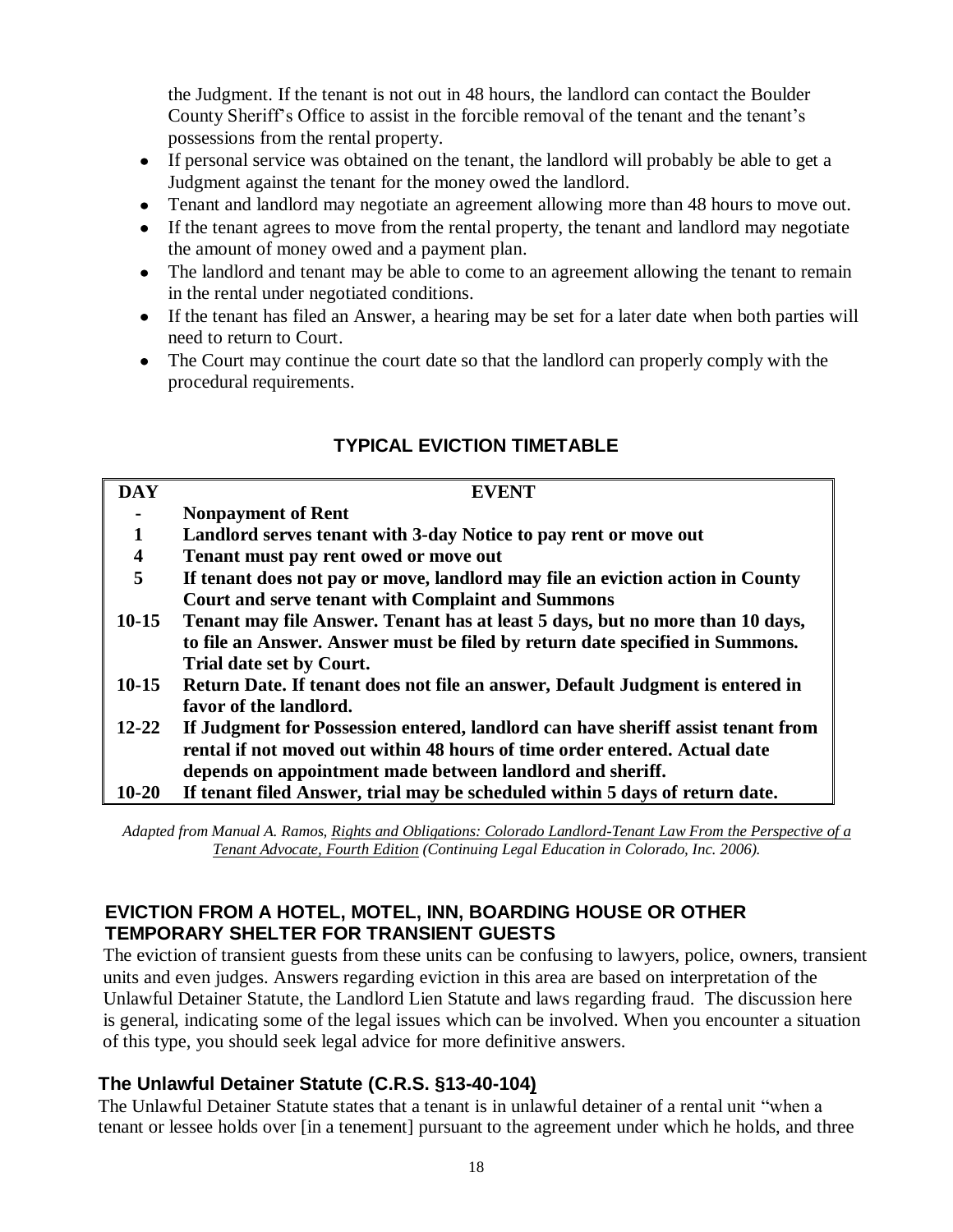day's notice in writing has been duly served upon the tenant or lessee holding over, requiring in the alternative the payment of the rent or possession of the premises." Tenant is defined as "one who leases premises from an owner (landlord) or from a previous tenant, thereby becoming a subtenant" and tenement is defined as "any house, building or structure attached to land and also any kind of human habitation or dwelling inhabited by a tenant." (*Barron's Law Dictionary*, 2<sup>nd</sup> Ed.).

The Unlawful Detainer Statute indicates a specific process that the owner must go through to evict a tenant from a property. (*See* page 13 of this *Handbook,* The Eviction Process). While the statute does not specifically indicate that the owner of a hotel, motel, inn, boarding house of other rental of temporary shelter to transient guests must follow the statutory eviction process, Colorado case law supports the need for legal eviction when removing a transient guest from a rental.

# **The Landlord's Lien Statute (C.R.S. §38-20-102(3)(a) thru (c))**

The Landlord's Lien Statute states, "Any person who rents furnished or unfurnished rooms or apartments . . . as well as the keeper of a trailer court . . . shall have a lien upon the tenant's personal property . . . on or in the rental premises. The value of the lien shall be for the unpaid board, lodging or rent, and for reasonable costs incurred in enforcing the lien, not including attorney fees." A Landlord Lien is defined by *Barron's Law Dictionary* as the landlord's "right to levy upon the goods of a tenant in the satisfaction of unpaid rents." Under the statute, a landlord may seize property in a reasonable and peaceful manner. Section 1 of the Statute defines the rental of temporary shelter or temporary trailer space as "shelter or trailer space which is rented for a fee for a period of time not exceeding one month, but excluding month to month tenancies which have been in effect for at least four months." Legal precedent indicates that the Landlord's Lien is a pre-judgment remedy, while eviction is a postjudgment remedy. Thus, it might be assumed that a landlord cannot use the statutory procedure to assert a lien against the tenant's property and also lock the tenant out of the property.

 The landlord cannot assert a lien against small kitchen appliances, cooking utensils, beds, bedding, necessary wearing apparel and personal or business records and documents. Items covered by the lien include household furniture, goods, appliances and other personal property of the tenant and household members. This area of lien law is vague and a landlord should proceed extremely cautiously when exercising lien rights. First, seizure of a tenant's property might promote physical confrontation between the landlord and tenant. Also, some lower courts have declared the law unconstitutional because it gives landlords rights not given to other creditors and it may be seen as depriving a tenant of due process and equal protection. To ensure that the landlord is proceeding in accordance with the law and not putting themselves at risk of physical confrontation or of damage claims by the tenant, the landlord should seek legal counsel. Tenants who have had property seized by a landlord should also seek legal advice.

#### **ABANDONED PROPERTY**

Personal property is considered abandoned if:

- 1) The tenant has not contacted the landlord for at least 30 days, **and**
- 2) There is nothing to lead the landlord to believe that the tenant is not abandoning the possessions.

 If a former tenant leaves possessions behind, the landlord should make a reasonable effort to contact that tenant. If the landlord is not able to contact the tenant, the landlord may proceed to sell or dispose of the personal property. By law, the landlord must give the tenant at least 15 days written notice by registered or certified mail, addressed to the tenant's last known address, before selling or disposing of the property. If the last know address is the landlord's rental property, send the notice to that address. If the tenant has not left a forwarding address and the notice is returned, the landlord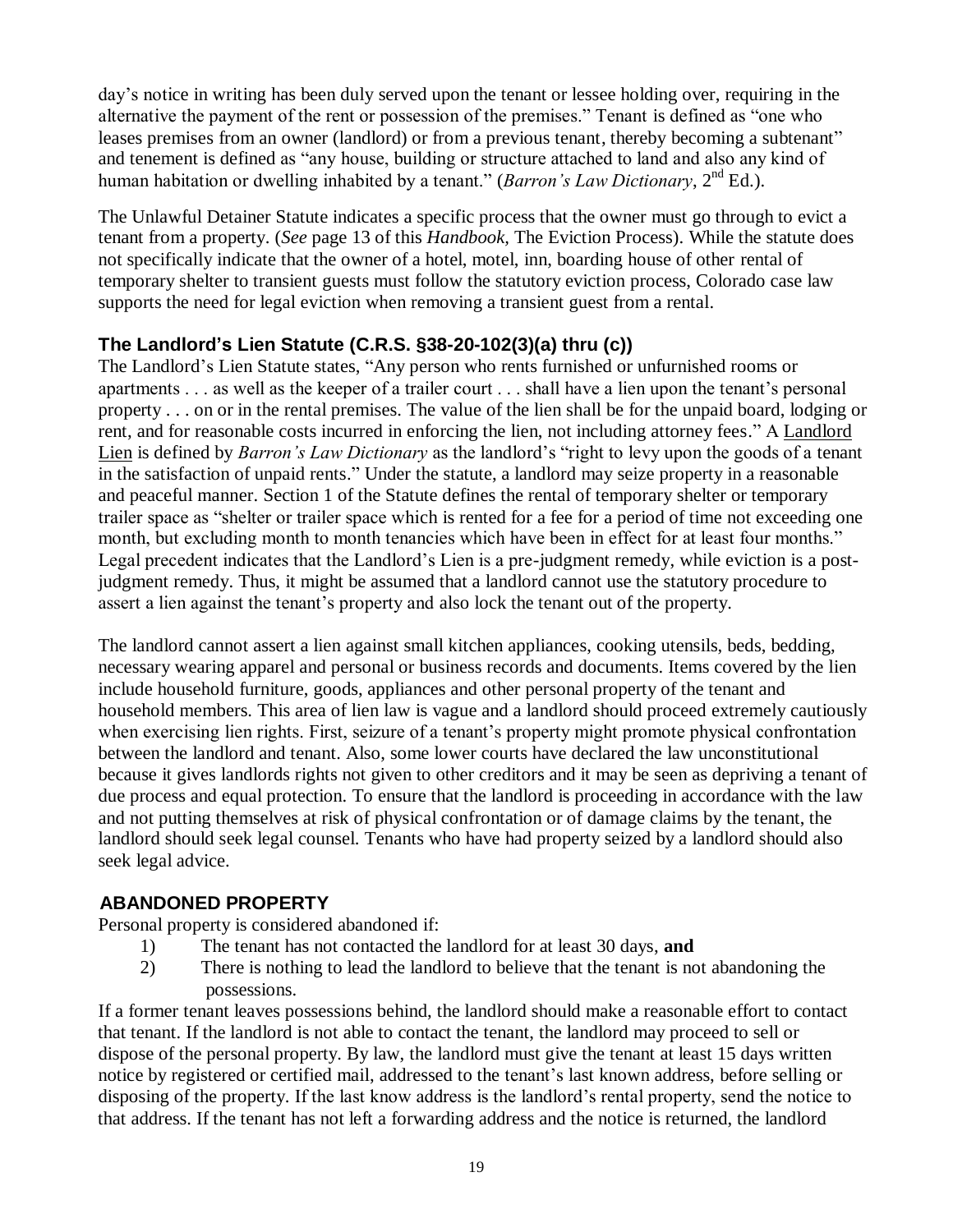should retain the notice, unopened, in a file should the tenant later assert that no notice was given. To further reduce the chance of future liability, the landlord could obtain a Writ of Restitution. (*See* page 13 of this *Handbook,* The Eviction Process). If the abandoned property is a motor vehicle, because a motor vehicle is titled, the procedure to remove it is different. If that is your situation, it is

 **advisable to seek guidance from local law enforcement or an attorney.** 

# **SECURITY DEPOSITS**

# **WHAT IS A SECURITY DEPOSIT?**



A security deposit, also called a damage deposit, is any advance deposit of money used to secure the performance of the lease. Residential security deposits are regulated by C.R.S. §38-12-101 *et seq.* There is no statutory regulation of commercial security deposits.

# **REASONS TO WITHHOLD A SECURITY DEPOSIT**

A landlord may keep all, or a portion, of the security deposit for any of the following reasons:

- Unpaid rent owed by the tenant
- Unpaid utility bills

 $\overline{\mathbb{Z}}$ 

- Cleaning required to restore the rental to the condition it was in when the tenant moved in
- Cleaning services, for example, a professional rug shampoo, agreed to under the lease
- Payment for damages to the rental beyond "normal wear and tear"
- Any other breach of the lease causing financial damage to the landlord

# **"Normal Wear and Tear"**

**Colorado defines "normal wear and tear" as "deterioration which occurs based upon the use for which the rental unit is intended, without negligence, carelessness, accident or abuse of the premises or equipment . . . by the tenant or . . . household or . . . guests." C.R.S. §38-12-102(1). "Normal wear and tear" is caused by normal, everyday use. Damage is injury to the premises beyond normal wear and tear, caused by irresponsible unintentional actions or intentional actions (***see* **page 64 of this** *Handbook***, Appendix E, Depreciation Schedule). For example:**

| <b>Damage</b>                   |
|---------------------------------|
| Torn, stained, or burned carpet |
| Torn or missing curtains        |
| <b>Lost keys</b>                |
| Torn or missing screens         |
| Hole in the wall                |
|                                 |

# **RETURN OF SECURITY DEPOSIT (C.R.S. §38-12-103)**

If the tenant has fulfilled all of terms of the lease, has paid the rent in full and on time every month, has left no financial obligation for the landlord to cover and has caused no damage beyond normal wear and tear, the tenant is entitled to the return of the entire security deposit. No Colorado state law or Longmont ordinance requires a landlord to pay interest on security deposits held by the landlord.

Tenants should arrange to either collect the security deposit from the landlord in person or leave a forwarding address, so the landlord can mail the security deposit to them. When roommates have co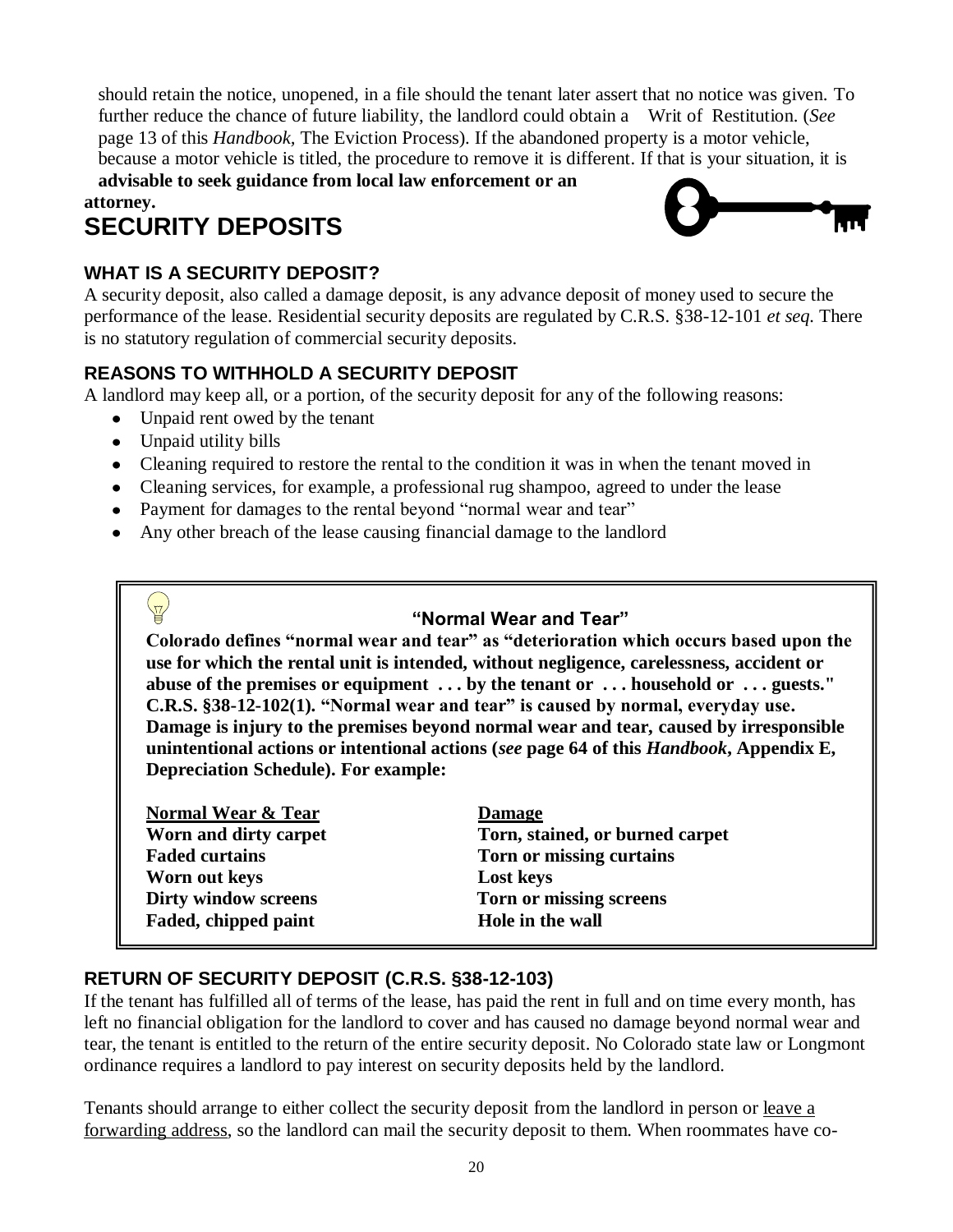signed a lease, a landlord may either divide the security deposit reimbursement equally among the tenants or reimburse the entire return amount to one tenant. Ideally, tenants should agree in advance how the security deposit reimbursement is to be divided and provide the landlord with their written, signed agreement.

After a tenant leaves a rental property, the landlord has 30 days (unless a longer period of time, not to exceed 60 days, is agreed to in the lease) to either

- 1) Return the security deposit in full, **or**
- 2) Return a portion of the deposit along with a written list of expenses incurred by the landlord or damages caused by the tenant and the cost of the necessary expenses or repairs. If the deposit amount is larger that the cost of the expenses or repairs, the landlord must return the balance of the deposit. The landlord is not required to provide the tenant with copies of receipts for expenses or repairs in addition to the written list, though doing so as a courtesy may be appreciated by tenants as helpful clarification.

# **TENANT'S RECOURSE FOR WITHHELD SECURITY DEPOSITS**

If the landlord does not either return the entire security deposit or send an itemized list of deductions, along with any remaining portion of the security deposit, within the required time period, the landlord forfeits all rights to withhold any of the security deposit. (C.R.S. §38-12-103(2)). If the landlord does provide a list of deductions and the tenant disagrees with the deductions taken for expenses and damages, or if the landlord has not provided such a list, within 30 days (or up to 60 if specified in the lease), the tenant may send a **"Seven-day Demand Letter"** to the landlord, itemizing the charges with which the tenant disagrees and stating that **the tenant may sue the landlord for three times the amount of the deposit** withheld if the entire deposit or the disputed portion is not returned to the tenant within seven days of receipt of the letter. The Seven-day Demand Letter should be sent certified mail, return receipt requested. Additionally, the tenant should keep a copy of the letter. If the landlord returns the security deposit in full or pays the tenant the disputed portion within seven days, the matter is resolved. (*See* page 65 of this *Handbook,* Appendix F, for a sample Seven-day Demand Letter.)

**A Seven-day Demand Letter must include:** 

- **The address of the rental property**
- **The dates of the occupancy**
- **The amount of the security deposit originally paid**
- **The tenant"s current mailing address**
- **An explanation of the disagreement regarding the portion of the deposit withheld, if applicable**

**If the tenant does not hear from the landlord** within the seven days specified by the demand letter, the tenant can then pursue legal action. A tenant **must** give the landlord a Seven-day Demand Letter prior to pursuing legal action. If the amount claimed by the tenant is \$7,500.00 or less, the tenant may initiate a case through Small Claims Court. As of January 2010, the filing fee for claims up to \$500 is \$31.00; for claims over \$500 and up to \$7,500, the filing fee is \$55.00. If the tenant claims more than \$7,500.00, the tenant has to file in County Court (check with the Court Clerk for current filing fees, as they are subject to change without notice). (*See also* **[www.courts.state.co.us/district/20th/20dist.htm](http://www.courts.state.co.us/district/20th/20dist.htm)**)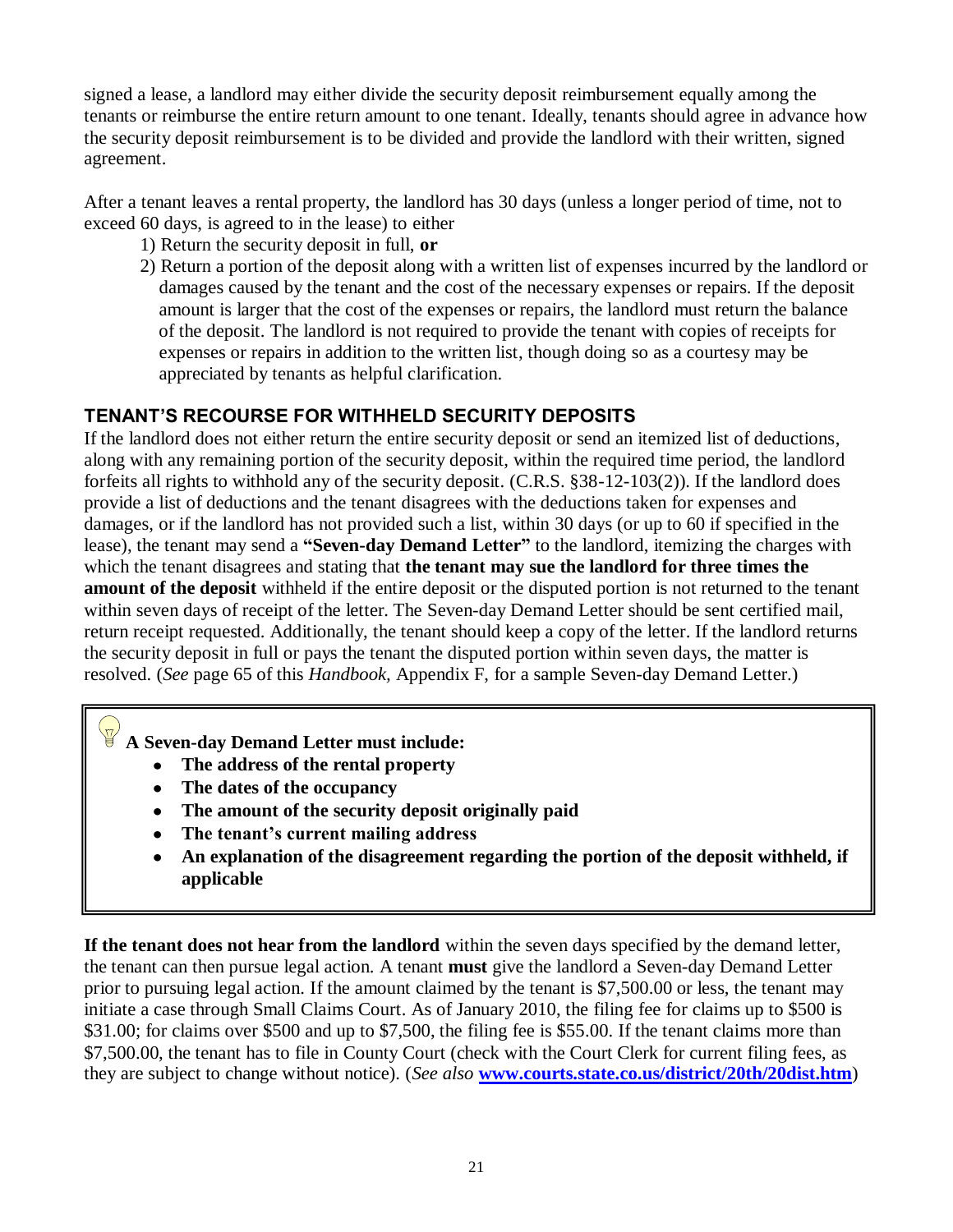# **ROOMMATES**

**This section has been borrowed from a list of recommendations prepared by the City of Boulder Community Mediation Service. These suggestions are based on past experience and common sense and are not intended to substitute for legal advice.**

Many roommates enter into their living-together relationships with high hopes and positive expectations. Especially if roommates are also friends, they may believe that everything will go smoothly and that all they need is "an

understanding" between them. However, people change and circumstances change - best friends do not always make the best roommates.

It is wise to treat the mechanics of house sharing as a business relationship in order to protect the personal relationships between roommates.

# **FORMING A NEW HOUSEHOLD**

Often, the basis of disputes is poor communication or a misunderstanding of mutual expectations between roommates. To minimize misconceptions and false expectations, we recommend:

# **Communication**

Potential roommates should thoroughly discuss their needs, expectations and the general ground rules they each wish to establish in a shared household PRIOR to signing a lease and moving in together. This applies equally to a situation where a new roommate moves into an established household.

# **Contract**

Roommates should draw up and sign a Roommate Agreement which spells out their rights and obligations to each other, and including the following information: (*See* page 68 of this *Handbook,*  Appendix H, for a sample Roommate Agreement)

- 1. Date of agreement
- 2. Names of roommates
- 3. Address of rental property
- 4. Amount or percentage of rent and utilities to be paid by each roommate
- 5. Total amount of security deposit paid and portion of that deposit paid by each roommate
- 6. Agreement that each roommate will pay for damages they cause or damages caused by their guests
- 7. Agreement by all roommates that, if a roommate moves out prior to the end of the lease term, he or she will continue to pay their share of the rent for the lease term unless the landlord agrees to allow a replacement tenant
- 8. Agreement about who will be responsible for finding, interviewing and deciding on new roommates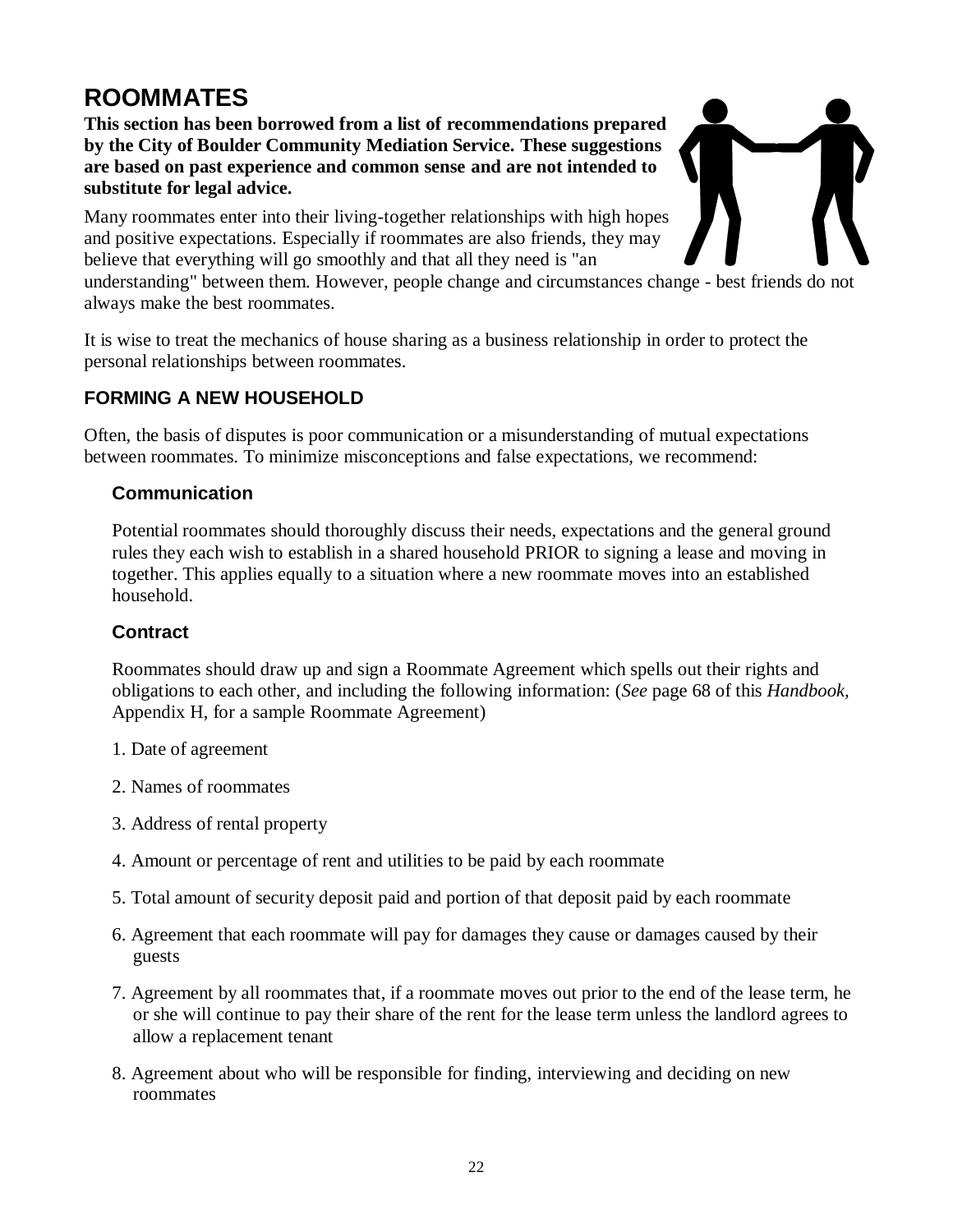- 9. Agreement that each roommate will pay a specific share of the cost of any repairs, improvements or other costs incurred in the operation of the household or due under the lease
- 10. Other agreements the roommates think appropriate
- 11. Signature of every roommate

The Roommate Agreement is just that: a written confirmation of agreement among the roommates. It is not binding upon the landlord unless the landlord also signs the document. The lease is the agreement between tenants who sign the lease and the landlord. Tenants need to pay particular attention to their joint and several liability to the landlord, as explained below on this page.

When inevitable problems do arise, roommates should talk to each other and try to work them out at the time they occur rather than waiting until those small problems build up into irresolvable resentments.

# **CHANGING ROOMMATES**

One of the most common problems occurs when one roommate in a household wants to move out. When a roommate leaves before the end of a lease term, good communication and great care are needed to minimize confusion and to prevent exposing the remaining roommates to additional financial obligations.

# **Joint and Several Liability**

Each tenant who has signed the lease is responsible to the landlord for the rent for the entire lease term, whether living on the premises or not. If more than one person has signed the lease, each person individually is responsible for paying the rent in full, and also all persons collectively are responsible for paying the rent in full. If one roommate moves out and does not pay their share of rent owed, all other roommates must pay their individual rent portion, plus any amount not paid by the departed roommate. If the rent is not paid to the landlord in full, they will all be subject to eviction for nonpayment of rent. The remaining roommates must then try to collect whatever they can from the departed roommate for rent paid on his/her behalf.

# **Procedure When One Roommate Moves Out**

The following is a list of procedures for departing roommates, which may help prevent problems. If you are a roommate who is planning to move before the end of the lease term, you should:

- 1**.** Talk to your roommates about your intention to move.
- 2**.** Make sure to understand how the lease might affect your decision to leave:
	- a. Is subletting/assignment prohibited? Even if the lease prohibits subletting, the landlord cannot unreasonably refuse to sublet.
	- b. Is the permission of the landlord required before you can sublet or assign?
	- c. Does the landlord's permission have to be in writing?
	- d. Are there special conditions that must be met before subletting or assigning?
	- e. Does the lease say that only those persons named in the lease can occupy the premises?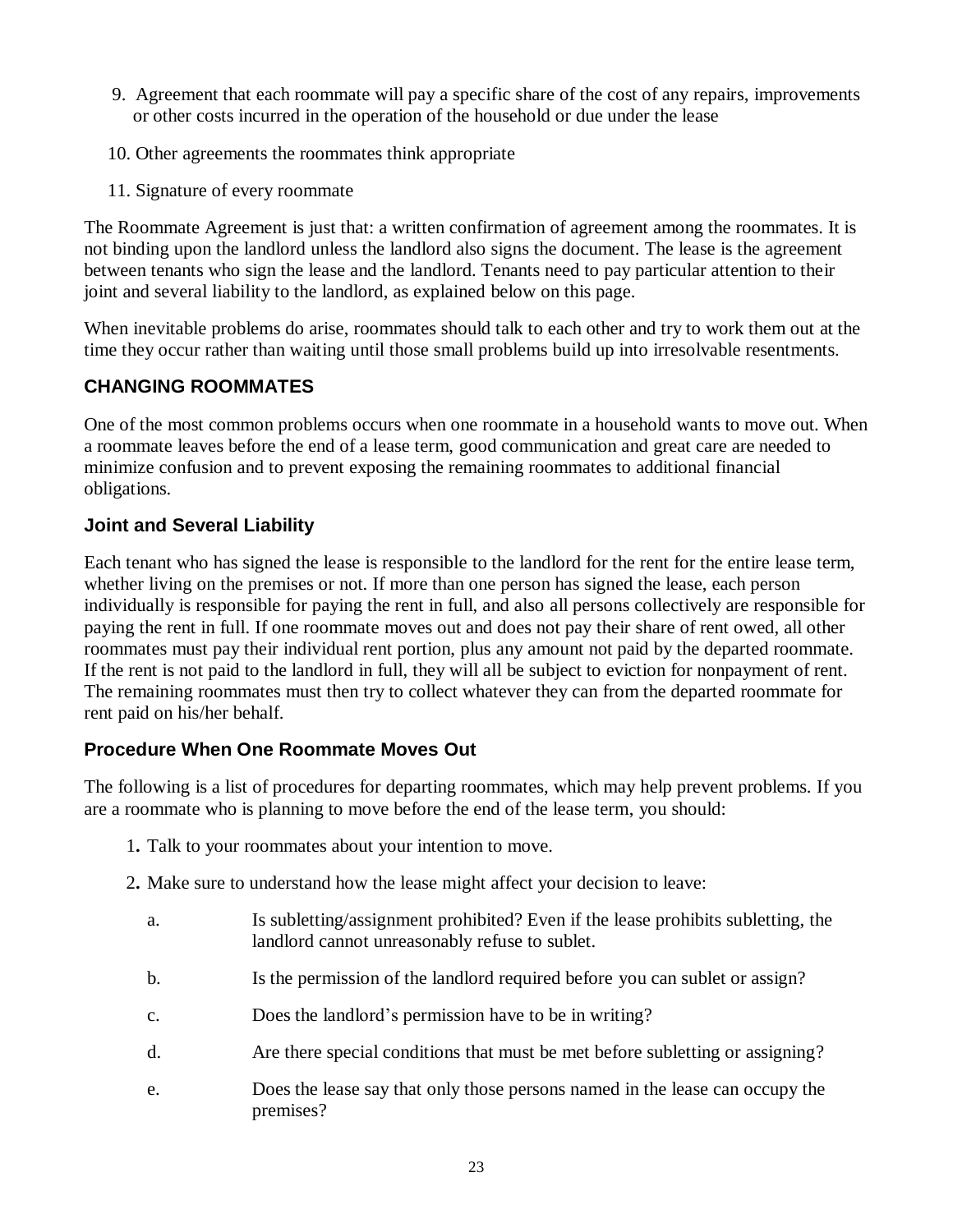- 3**.** Discuss with your roommates how to arrange for a replacement roommate:
	- a**.** What type of person is acceptable to the other roommates (reasonable criteria)?
	- b. Who will arrange and pay for advertising?
	- c. Who will receive calls and show the unit?
	- d. What kind of agreement can you make with your other roommates to continue paying rent until a new roommate is found and moves in?
- 4**.** Contact your landlord to find out how the landlord would like to handle:
	- a. Approval of a new tenant
	- b. Old and new tenants' relationship to the lease
	- c. Old and new tenants' security deposits.

**Note**: Even if the lease does not require the landlord's permission to sublet, it is to the tenants' benefit to communicate and work things out with the landlord.

#### **Types of Subletting and Assignment Arrangements**

There are many versions of subletting/assignment/replacement. Landlords and tenants may wish to negotiate with each other to determine which version works best in their particular situation. Below are a few options. The landlord is not obligated to accept any of these options but, again, may not **unreasonably** refuse.

- **Option A:** The landlord terminates the old lease. A new lease is signed between the landlord and the remaining tenants, and including the new tenant. Once the new lease is signed, the departing tenant has no further liability for rent. The landlord returns the old security deposit, less damages, and collects a new deposit from the remaining tenants and the new tenant. This alternative is probably the cleanest arrangement. However, few landlords do this, as it involves substantial work on the landlord's part.
- **Option B**: The landlord amends the existing lease, adding the new tenant's name and removing the departing tenant's name. The departing tenant has no further liability for rent. The new tenant pays the departing tenant an amount of money equal to the departing tenant's security deposit. The new tenant now assumes all liabilities of the departed tenant, **including liability for previous damages**. The landlord will then owe any security deposit refund to the new, rather than the departed, roommate. This transaction should be documented **in writing** in an agreement signed by old roommates, the new roommate, and the landlord.
- **Option C**: The departing tenant sublets to the new tenant. The departing tenant remains on the lease and is liable for all lease obligations for the remainder of the lease term. Below are some examples of ways in which this option might work for the involved parties.
	- 1. The new tenant signs a sublease agreement and pays the deposit to the departing tenant, who retains the new tenant's deposit. In this case the landlord retains the original tenant's security deposit. When this option is used, the original tenant remains liable for all rent and damages until the end of the lease term. If the new tenant does not pay rent, the other roommates and the landlord can look to the original tenant for the payment. Due to "joint and several liability," the